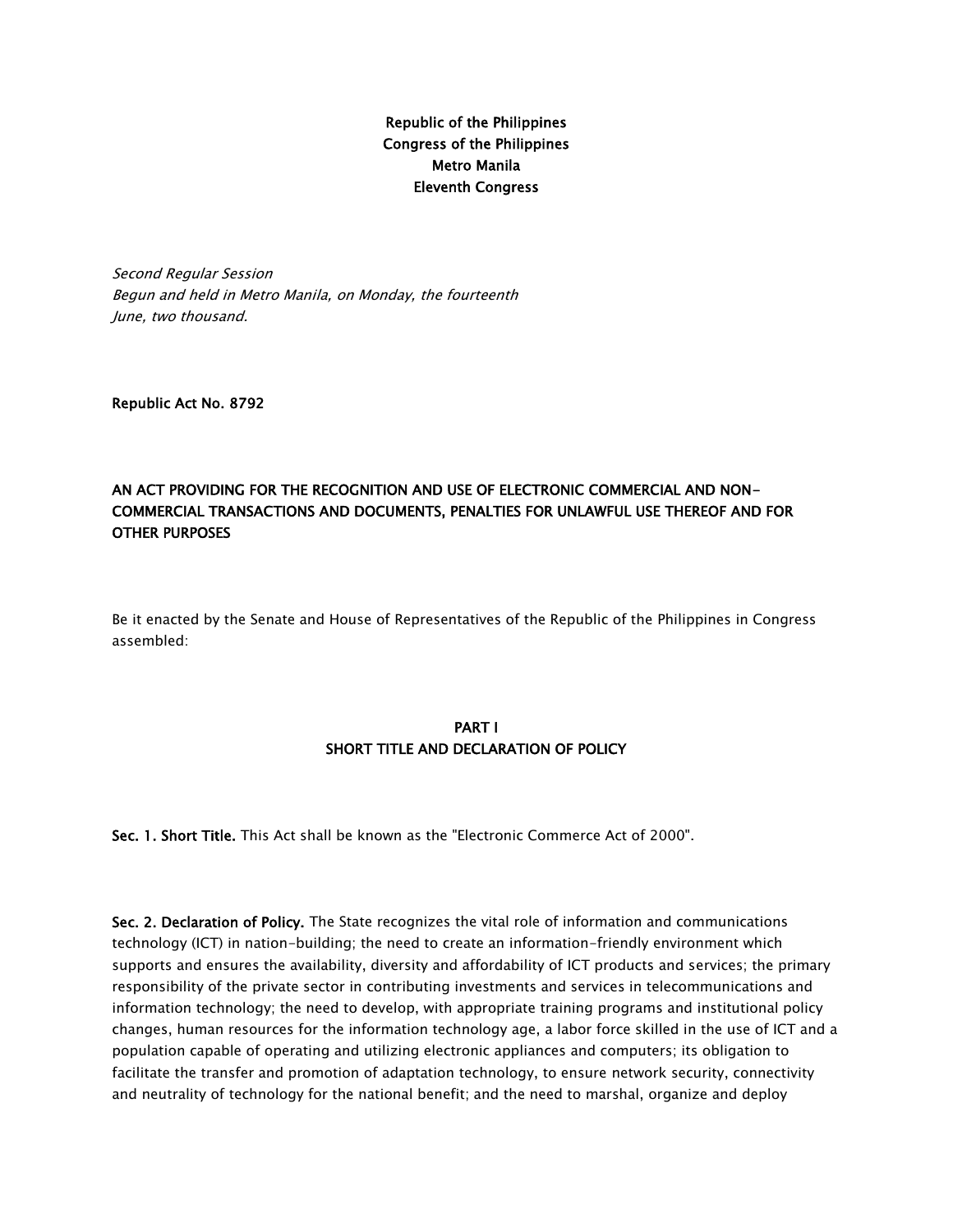national information infrastructures, comprising in both telecommunications network and strategic information services, including their interconnection to the global information networks, with the necessary and appropriate legal, financial, diplomatic and technical framework, systems and facilities.

#### PART II ELECTRONIC COMMERCE IN GENERAL

Sec. 3. Objective. This Act aims to facilitate domestic and international dealings, transactions, arrangements, agreements, contracts and exchanges and storage of information through the utilization of electronic, optical and similar medium, mode, instrumentality and technology to recognize the authenticity and reliability of electronic documents related to such activities and to promote the universal use of electronic transaction in the government and general public.

Sec. 4. Sphere of Application. This Act shall apply to any kind of data message and electronic document used in the context of commercial and non-commercial activities to include domestic and international dealings, transactions, arrangements, agreements, contracts and exchanges and storage of information.

Sec. 5. Definition of Terms. For the purposes of this Act, the following terms are defined, as follows:

"Addressee" refers to a person who is intended by the originator to receive the electronic data message or electronic document. The term does not include a person acting as an intermediary with respect to that electronic data message or electronic document.

"Computer" refers to any device or apparatus which, by electronic, electro-mechanical or magnetic impulse, or by other means, is capable of receiving, recording, transmitting, storing, processing, retrieving, or producing information, data, figures, symbols or other modes of written expression according to mathematical and logical rules or of performing any one or more of those functions.

"Electronic Data message" refers to information generated, sent, received or stored by electronic, optical or similar means.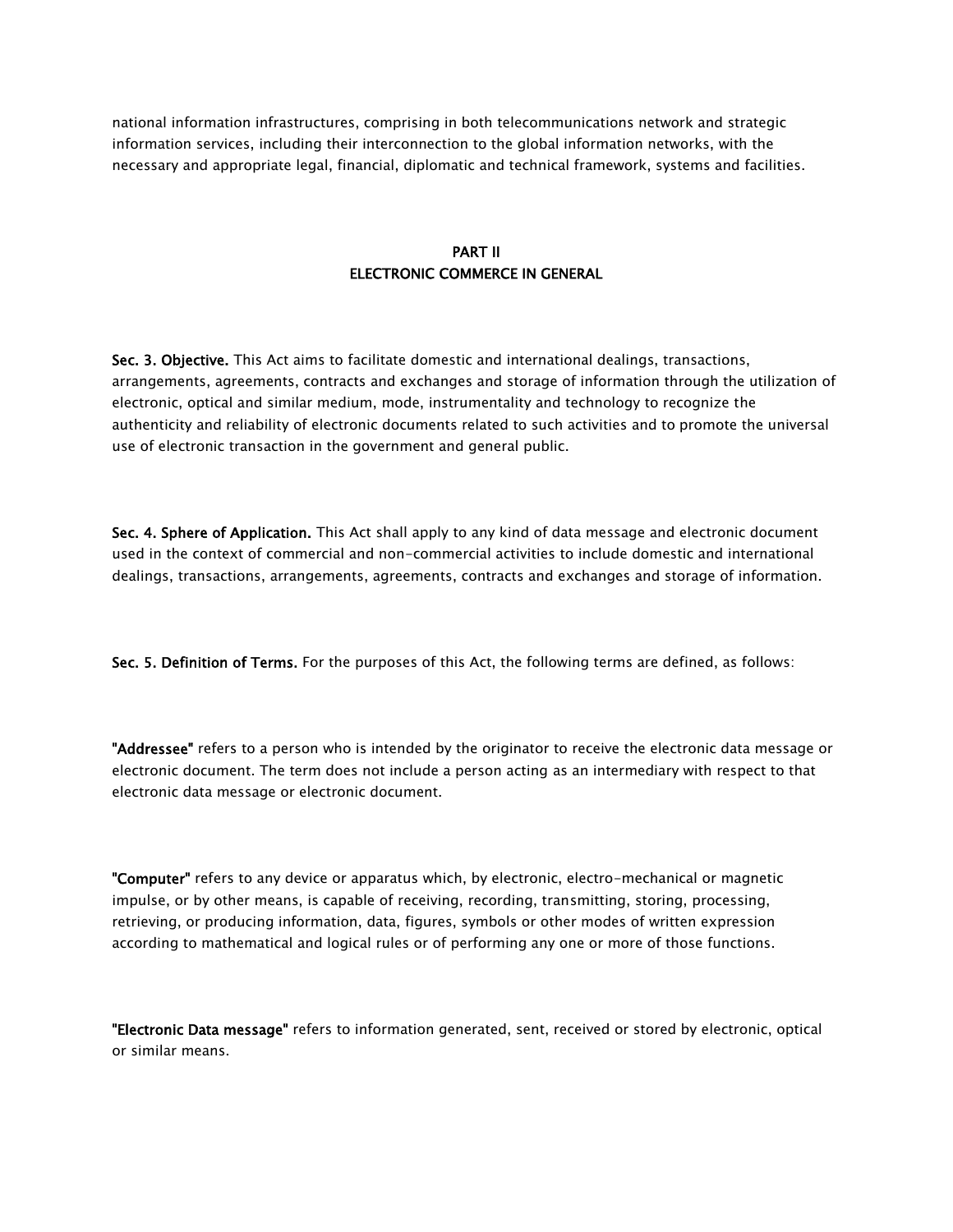"Information and communication system" refers to a system intended for and capable of generating, sending, receiving, storing or otherwise processing electronic data messages or electronic documents and includes the computer system or other similar device by or in which data is recorded or stored and any procedures related to the recording or storage of electronic data message or electronic document.

"Electronic signature" refers to any distinctive mark, characteristic and/or sound in electronic form, representing the identity of a person and attached to or logically associated with the electronic data message or electronic document or any methodology or procedures employed or adopted by a person and executed or adopted by such person with the intention of authenticating or approving an electronic data message or electronic document.

"Electronic document" refers to information or the representation of information, data, figures, symbols or other modes of written expression, described or however represented, by which a right is established or an obligation extinguished, or by which a fact may be proved and affirmed, which is received, recorded, transmitted, stored, processed, retrieved or produced electronically.

"Electronic key" refers to a secret code which secures and defends sensitive information that crosses over public channels into a form decipherable only with a matching electronic key.

"Intermediary" refers to a person who in behalf of another person and with respect to a particular electronic document sends, receives and/or stores or provides other services in respect of that electronic document.

"Originator" refers to a person by whom, or on whose behalf, the electronic document purports to have been created, generated and/or sent. The term does not include a person acting as an intermediary with respect to that electronic document.

"Service provider" refers to a provider of on-line services or network access, or the operator of facilities therefore, including entities offering the transmission, routing, or providing of connections for online communications, digital or otherwise, between or among points specified by a user, of electronic documents of the user's choosing; or the necessary technical means by which electronic documents of an originator may be stored and made accessible to a designated or undesignated third party. Such service providers shall have no authority to modify or alter the content of the electronic data message or electronic document received or to make any entry therein on behalf of the originator, addressee or any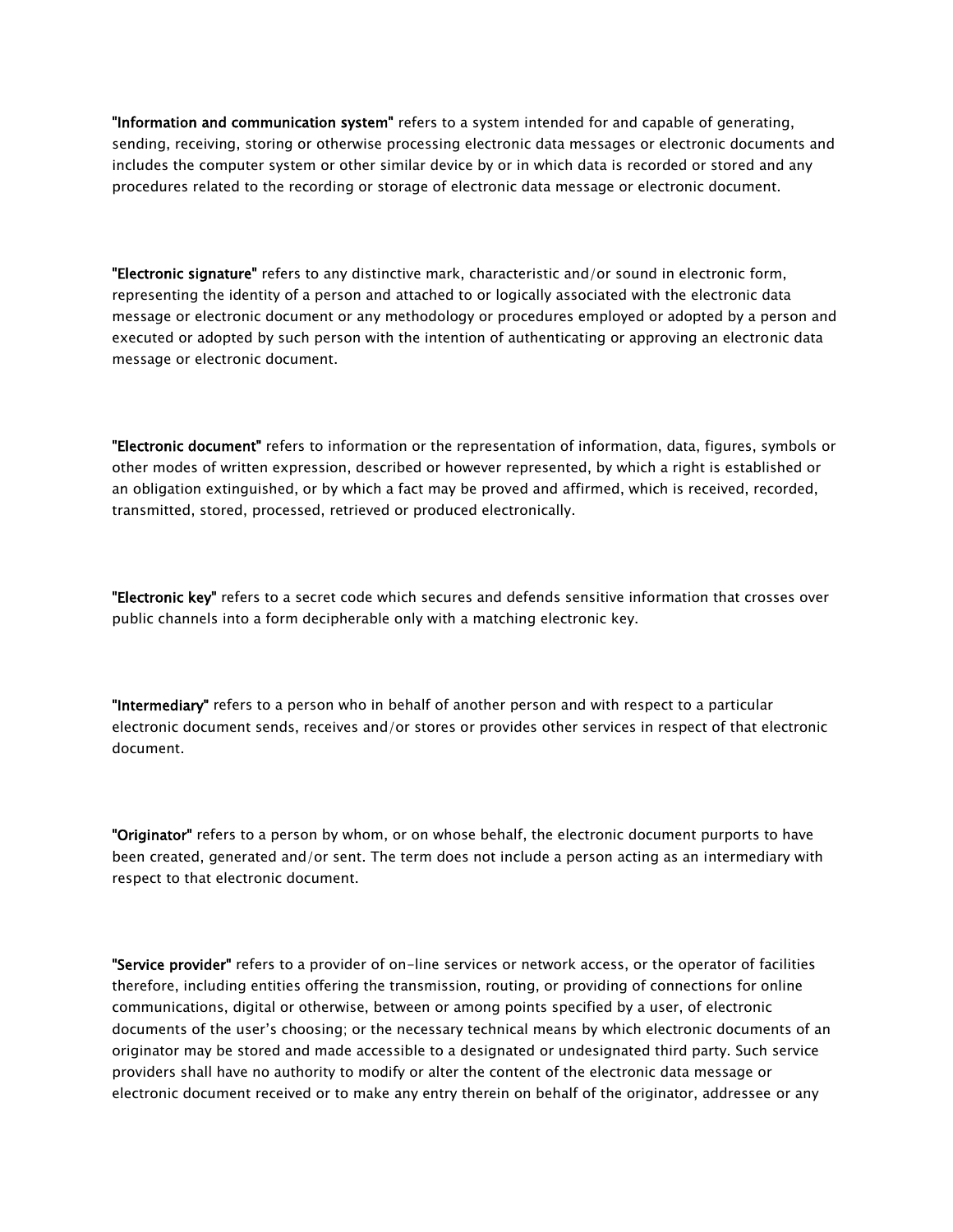third party unless specifically authorized to do so, and who shall retain the electronic document in accordance with the specific request or as necessary for the purpose of performing the services it was engaged to perform.

# CHAPTER II LEGAL RECOGNITION OF ELECTRONIC WRITING OR DOCUMENT AND DATA MESSAGES

Sec. 6. Legal Recognition of Data Messages. Information shall not be denied legal effect, validity or enforceability solely on the grounds that it is in the data message purporting to give rise to such legal effect, or that it is merely referred to in that electronic data message.

Sec. 7. Legal Recognition of Electronic Documents.Â Electronic documents shall have the legal effect, validity or enforceability as any other document or legal writing, and -

(a) Where the law requires a document to be in writing, that requirement is met by an electronic document if the said electronic document maintains its integrity and reliability and can be authenticated so as to be usable for subsequent reference, in that :

(i) The electronic document has remained complete and unaltered, apart from the addition of any endorsement and any authorized change, or any change which arises in the normal course of communication, storage and display; and;

(ii) The electronic document is reliable in the light of the purpose for which it was generated and in the light of all the relevant circumstances.

(b) Paragraph (a) applies whether the requirement therein is in the form of an obligation or whether the law simply provides consequences for the document not being presented or retained in its original form.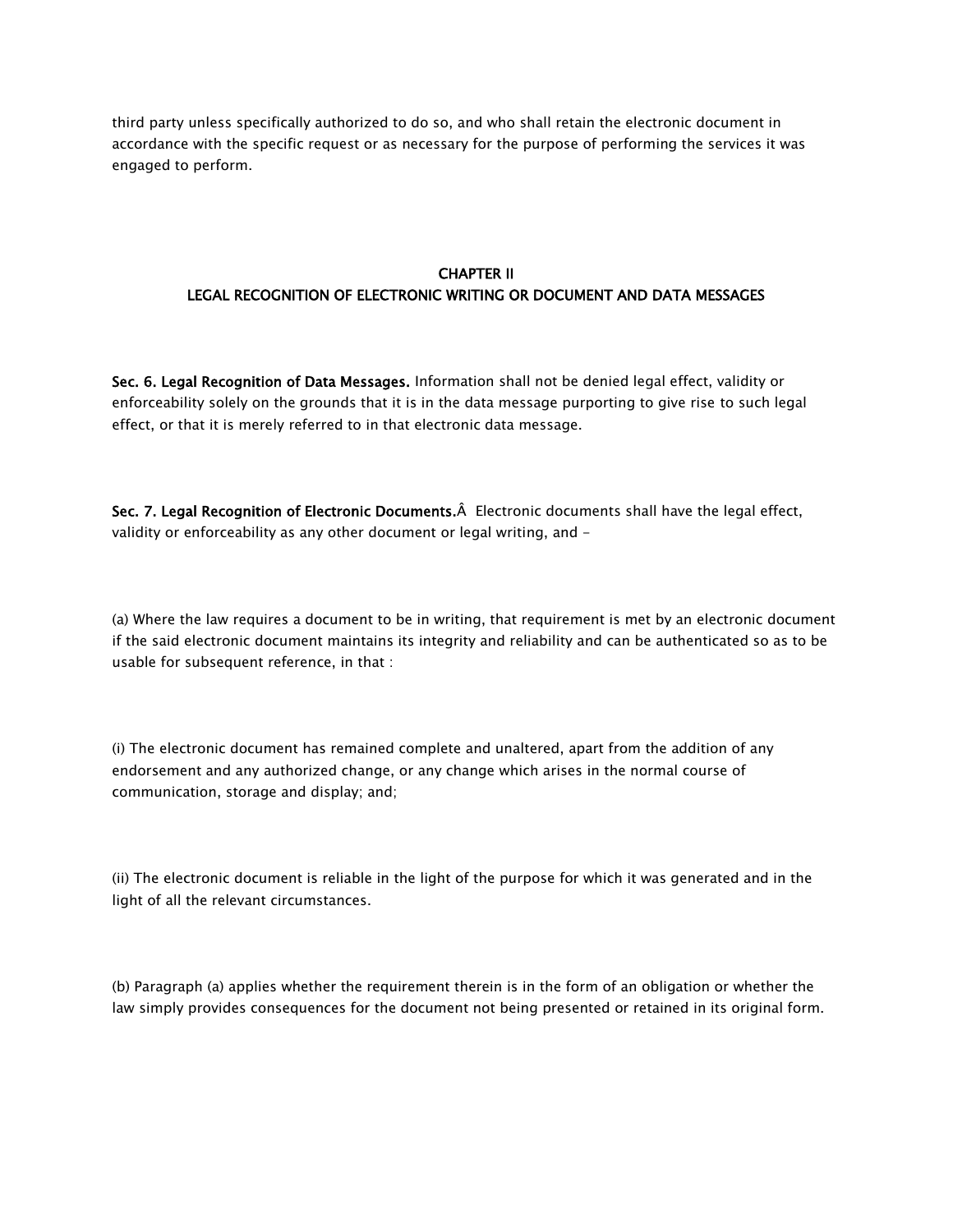(c) Where the law requires that a document be presented or retained in its original form, that requirement is met by an electronic document if:

(i) There exists a reliable assurance as to the integrity of the document from the time when it was first generated in its final form; and

(ii) That document is capable of being displayed to the person to whom it is to be presented: Provided, That no provision of this Act shall apply to vary any and all requirements of existing laws on formalities required in the execution of documents for their validity.

For evidentiary purposes, an electronic document shall be the functional equivalent of a written document under existing laws.

This Act does not modify any statutory rule relating to the admissibility of electronic data messages or electronic documents, except the rules relating to authentication and best evidence.

Sec. 8. Legal Recognition of Electronic Signatures. An electronic signature on the electronic document shall be equivalent to the signature of a person on a written document if that signature is proved by showing that a prescribed procedure, not alterable by the parties interested in the electronic document, existed under which:

a) A method is used to identify the party sought to be bound and to indicate said party's access to the electronic document necessary for his consent or approval through the electronic signature;

b) Said method is reliable and appropriate for the purpose for which the electronic document was generated or communicated, in the light of all the circumstances, including any relevant agreement;

c) It is necessary for the party sought to be bound, in order to proceed further with the transaction, to have executed or provided the electronic signature; and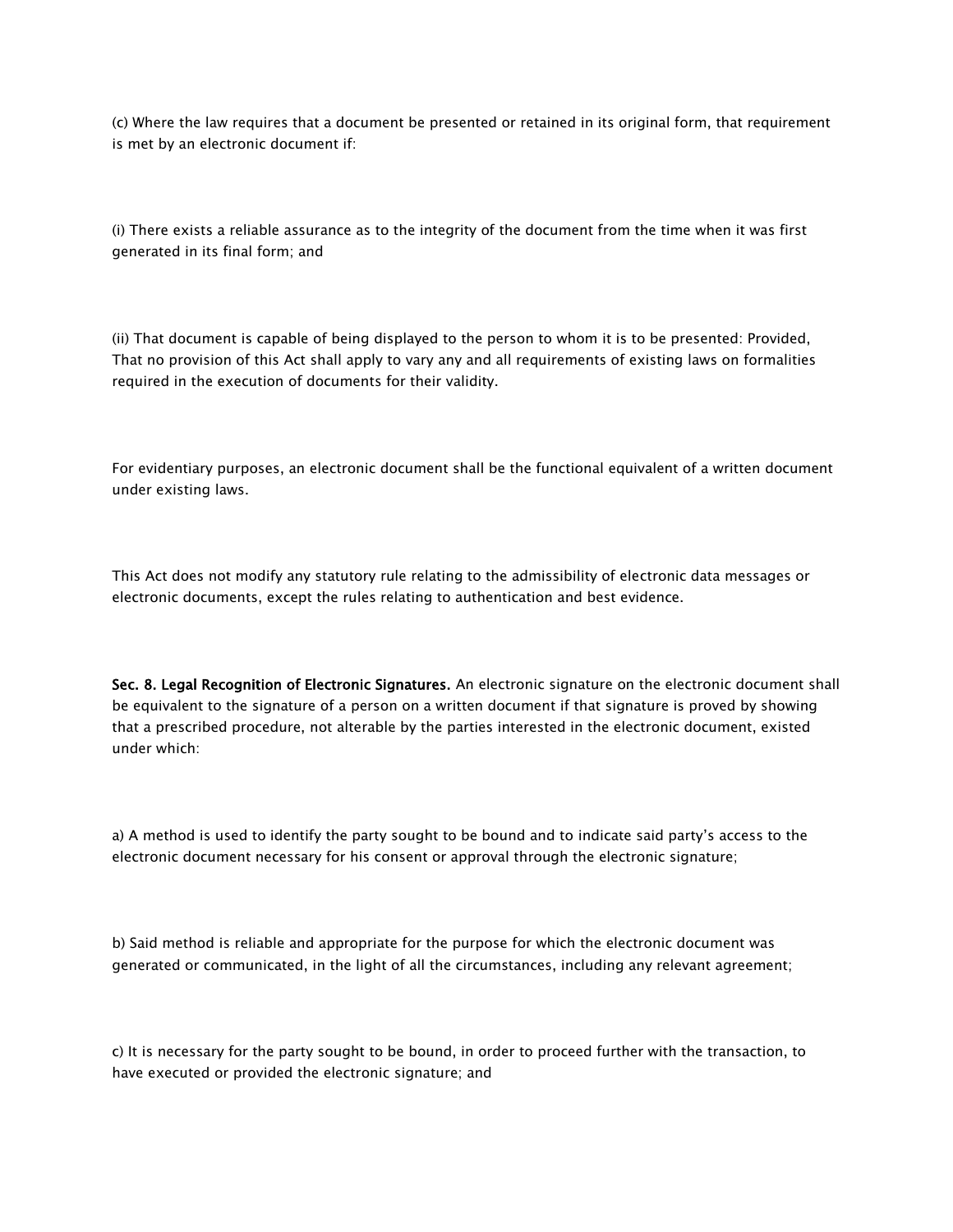d) The other party is authorized and enabled to verify the electronic signature and to make the decision to proceed with the transaction

Sec. 9. Presumption Relating to Electronic Signatures. In any proceedings involving an electronic signature, it shall be presumed that:

a) The electronic signature is the signature of the person to whom it correlates; and

b) The electronic signature was affixed by that person with the intention of signing or approving the electronic document unless the person relying on the electronically signed electronic document knows or has notice of defects in or unreliability of the signature or reliance on the electronic signature is not reasonable under the circumstances.

Sec. 10. Original Documents. (1) Where the law requires information to be presented or retained in its original form, that requirement is met by an electronic data message or electronic document if:

(a) the integrity of the information from the time when it was first generated in its final form, as an electronic data message or electronic document is shown by evidence aliunde or otherwise; and

(b) where it is required that information be presented, that the information is capable of being displayed to the person to whom it is to be presented.

(2) Paragraph (1) applies whether the requirement therein is in the form of an obligation or whether the law simply provides consequences for the information not being presented or retained in its original form.

(3) For the purposes of subparagraph (a) of paragraph (1):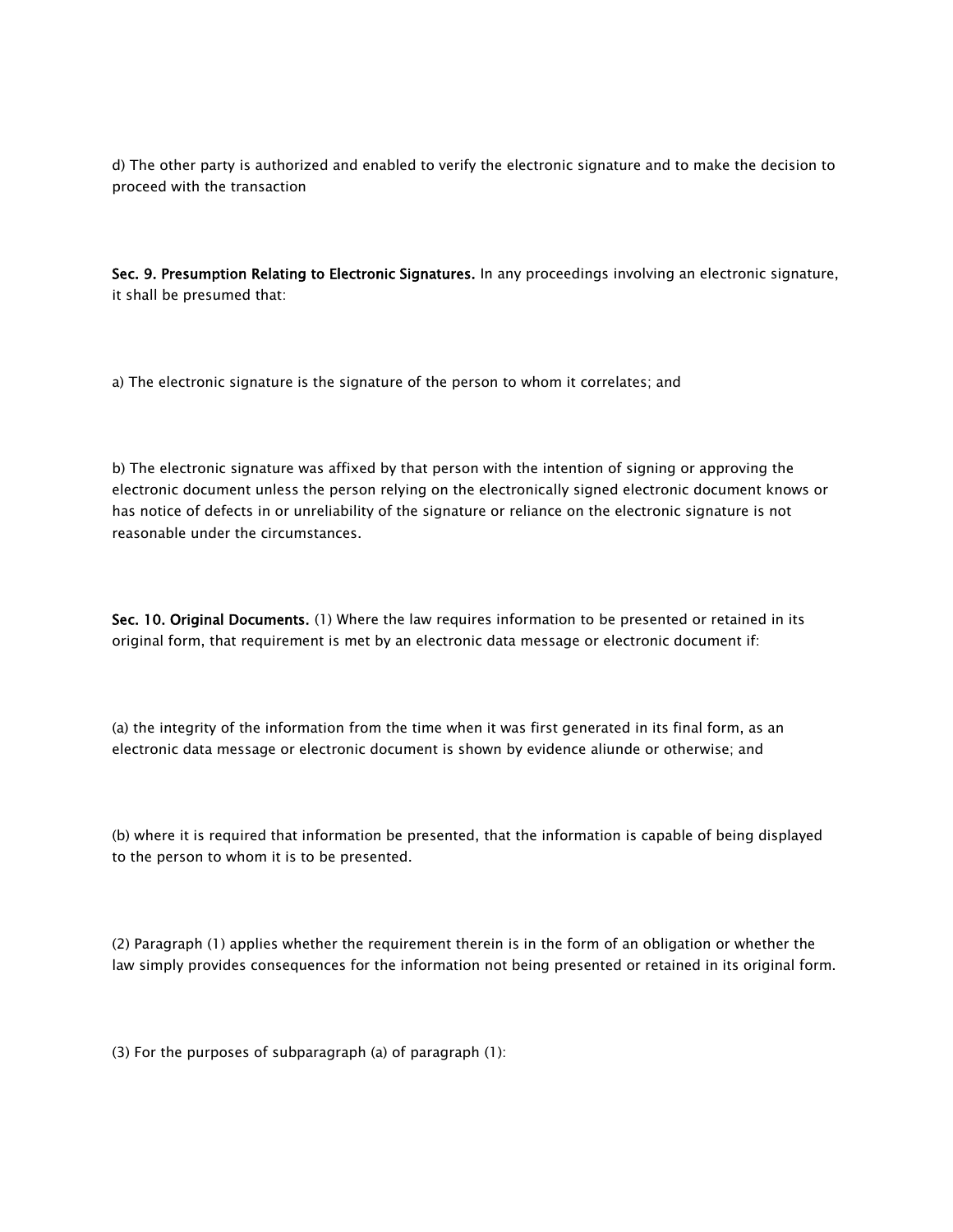(a) the criteria for assessing integrity shall be whether the information has remained complete and unaltered, apart from the addition of any endorsement and any change which arises in the normal course of communication, storage and display; and

(b) the standard of reliability required shall be assessed in the light of the purpose for which the information was generated and in the light of all relevant circumstances.

Sec. 11. Authentication of Electronic Data Messages and Electronic Documents. Until the Supreme Court by appropriate rules shall have so provided, electronic documents, electronic data messages and electronic signatures, shall be authenticated by demonstrating, substantiating and validating a claimed identity of a user, device, or another entity in an information or communication system, among other ways, as follows:

(a) The electronic signature shall be authenticated by proof that a letter, character, number or other symbol in electronic form representing the persons named in and attached to or logically associated with an electronic data message, electronic document, or that the appropriate methodology or security procedures, when applicable, were employed or adopted by a person and executed or adopted by such person, with the intention of authenticating or approving an electronic data message or electronic document;

(b) The electronic data message and electronic document shall be authenticated by proof that an appropriate security procedure, when applicable was adopted and employed for the purpose of verifying the originator of an electronic data message and/or electronic document, or detecting error or alteration in the communication, content or storage of an electronic document or electronic data message from a specific point, which, using algorithm or codes, identifying words or numbers, encryptions, answers back or acknowledgement procedures, or similar security devices.

The Supreme Court may adopt such other authentication procedures, including the use of electronic notarization systems as necessary and advisable, as well as the certificate of authentication on printed or hard copies of the electronic document or electronic data messages by electronic notaries, service providers and other duly recognized or appointed certification authorities.

The person seeking to introduce an electronic data message and electronic document in any legal proceeding has the burden of proving its authenticity by evidence capable of supporting a finding that the electronic data message and electronic document is what the person claims it to be.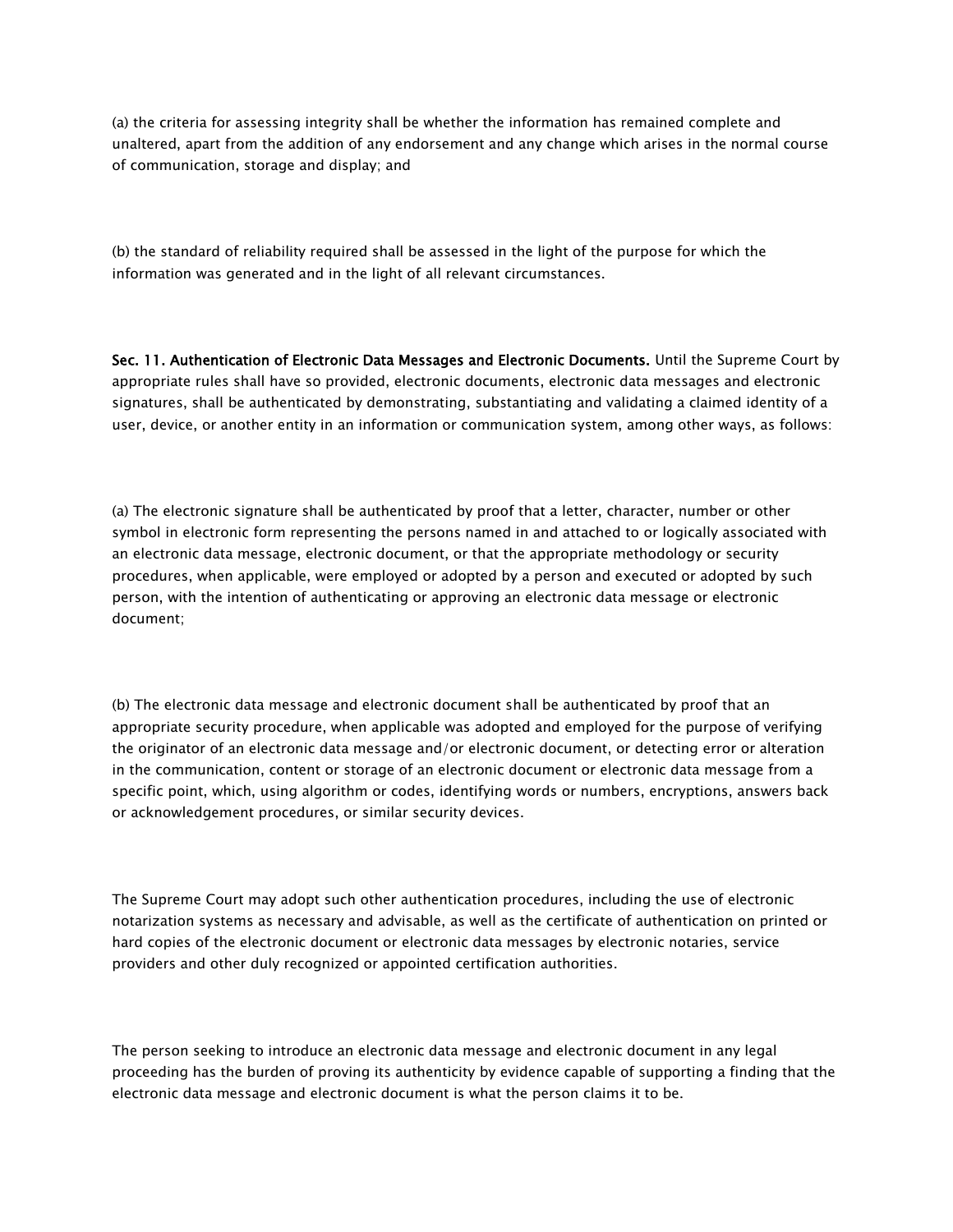In the absence of evidence to the contrary, the integrity of the information and communication system in which an electronic data message or electronic document is recorded or stored may be established in any legal proceeding.

(a) By evidence that at all material times the information and communication system or other similar device was operating in a manner that did not affect the integrity of the electronic data message and/or electronic document, and there are no other reasonable grounds to doubt the integrity of the information and communication system;

(b) By showing that the electronic data message and/or electronic document was recorded or stored by a party to the proceedings who is adverse in interest to the party using it; or

(c) By showing that the electronic data message and/or electronic document was recorded or stored in the usual and ordinary course of business by a person who is not a party to the proceedings and who did not act under the control of the party using the record.

Sec. 12. Admissibility and Evidential Weight of Electronic Data Message and Electronic Documents. Â In any legal proceedings, nothing in the application of the rules on evidence shall deny the admissibility of an electronic data message or electronic document in evidence.

a) On the sole ground that it is in electronic form; or

b) On the ground that it is not in the standard written form and electronic data message or electronic document meeting, and complying with the requirements under Sections 6 or 7 hereof shall be the best evidence of the agreement and transaction contained therein.

In assessing the evidential weight of an electronic data message or electronic document, the reliability of the manner in which it was generated, stored or communicated, the reliability of the manner in which its originator was identified, and other relevant factors shall be given due regard.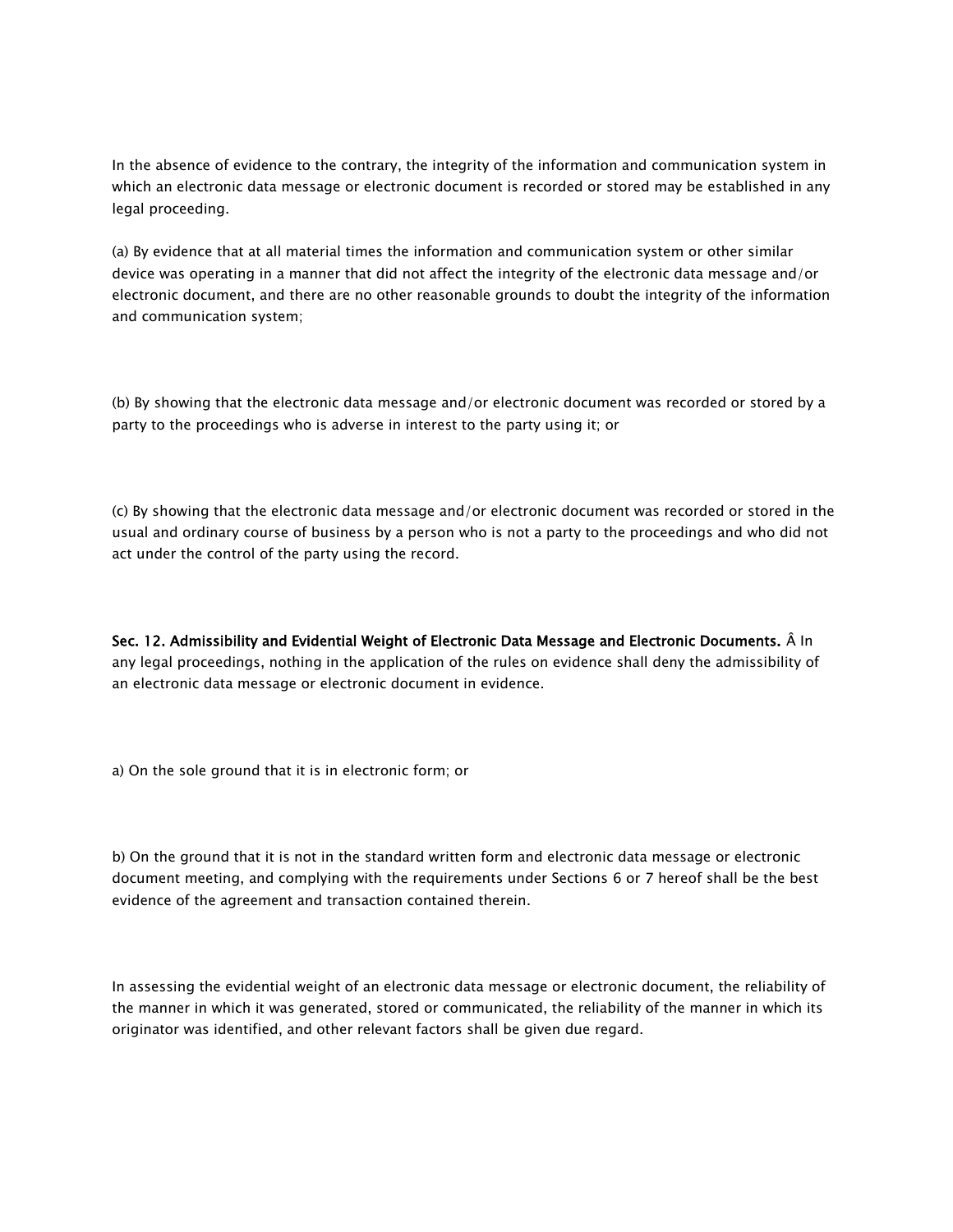Sec. 13. Retention of Electronic Data Message and Electronic Document. Notwithstanding any provision of law, rule or regulation to the contrary:

(a) The requirement in any provision of law that certain documents be retained in their original form is satisfied by retaining them in the form of an electronic data message or electronic document which

i. Remains accessible so as to be usable for subsequent reference;

ii. Is retained in the format in which it was generated, sent or received, or in a format which can be demonstrated to accurately represent the electronic data message or electronic document generated, sent or received;

iii. Enables the identification of its originator and addressee, as well as the determination of the date and the time it was sent or received.

(b) The requirement referred to in paragraph (a) is satisfied by using the services of a third party, provided that the conditions set forth in subparagraphs (i), (ii) and (iii) of paragraph (a) are met.

Sec. 14. Proof By Affidavit. The matters referred to in Section 12, on admissibility and Section 9, on the presumption of integrity, may be presumed to have been established by an affidavit given to the best of the deponent's knowledge subject to the rights of parties in interest as defined in the following section.

(2) Any party to the proceedings has the right to cross-examine a person referred to in Section 11, paragraph 4, sub-paragraph c.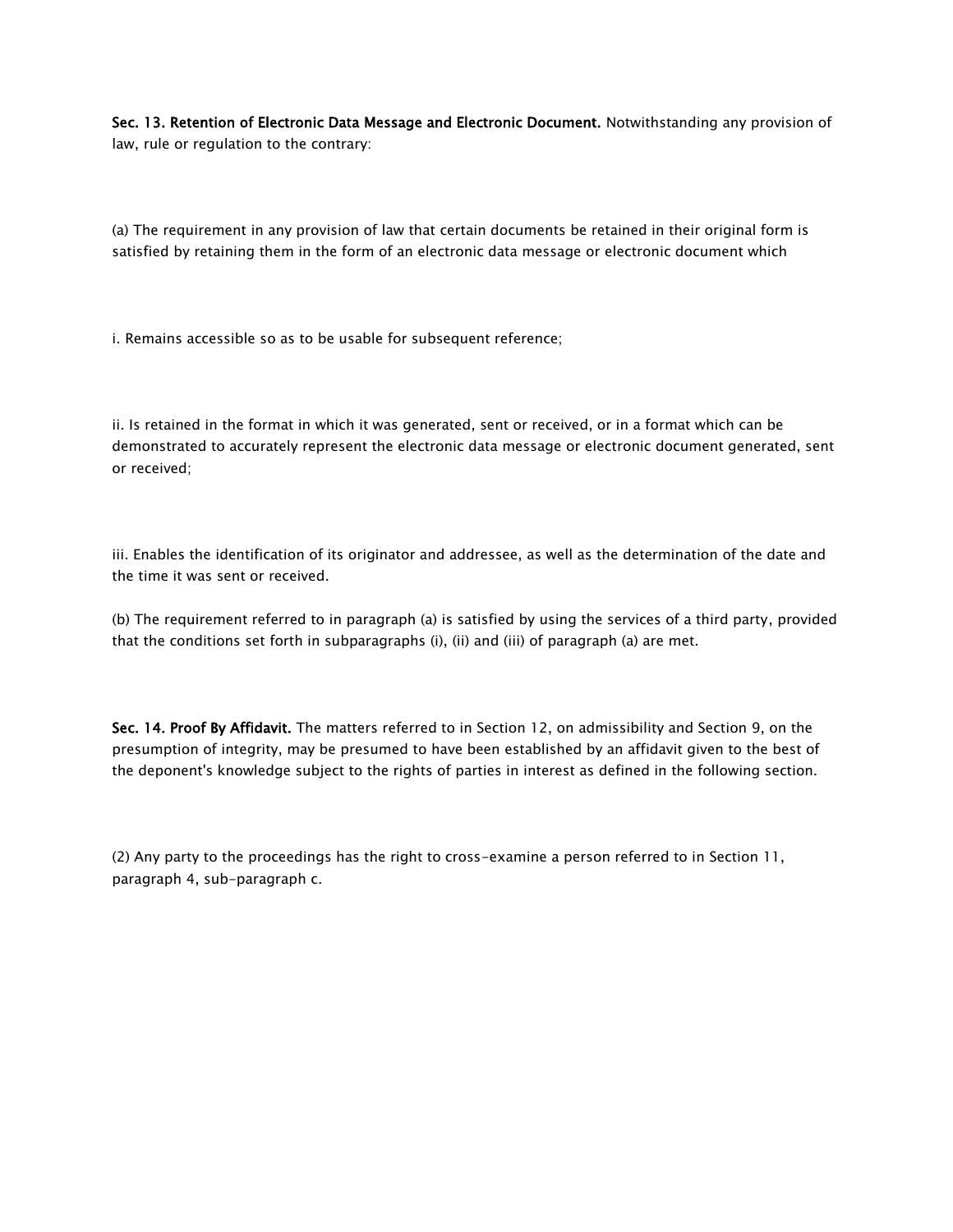#### CHAPTER III COMMUNICATION OF ELECTRONIC DATA MESSAGES AND ELECTRONIC DOCUMENTS

Sec. 16. Formation and Validity of Electronic Contracts. (1) Except as otherwise agreed by the parties, an offer, the acceptance of an offer and such other elements required under existing laws for the formation of contracts may be expressed in, demonstrated and proved by means of electronic data message or electronic documents and no contract shall be denied validity or enforceability on the sole ground that it is in the form of an electronic data message or electronic document, or that any or all of the elements required under existing laws for the formation of the contracts is expressed, demonstrated and proved by means of electronic documents.

(2) Electronic transactions made through networking among banks, or linkages thereof with other entities or networks, and vice versa, shall be deemed consummated upon the actual dispensing of cash or the debit of one account and the corresponding credit to another, whether such transaction is initiated by the depositor or by an authorized collecting party: Provided, that the obligation of one bank, entity, or person similarly situated to another arising therefrom shall be considered absolute and shall not be subjected to the process of preference of credits.

Sec. 17. Recognition by Parties of Electronic Data Message or Electronic Document. As between the originator and the addressee of a electronic data message or electronic document, a declaration of will or other statement shall not be denied legal effect, validity or enforceability solely on the ground that it is in the form of a electronic data message.

Sec. 18. Attribution of Electronic Data Message. (1) An electronic data message or electronic document is that of the originator if it was sent by the originator himself.

(2) As between the originator and the addressee, an electronic data message or electronic document is deemed to be that of the originator if it was sent:

(a) by a person who had the authority to act on behalf of the originator with respect to that electronic data message or electronic document; or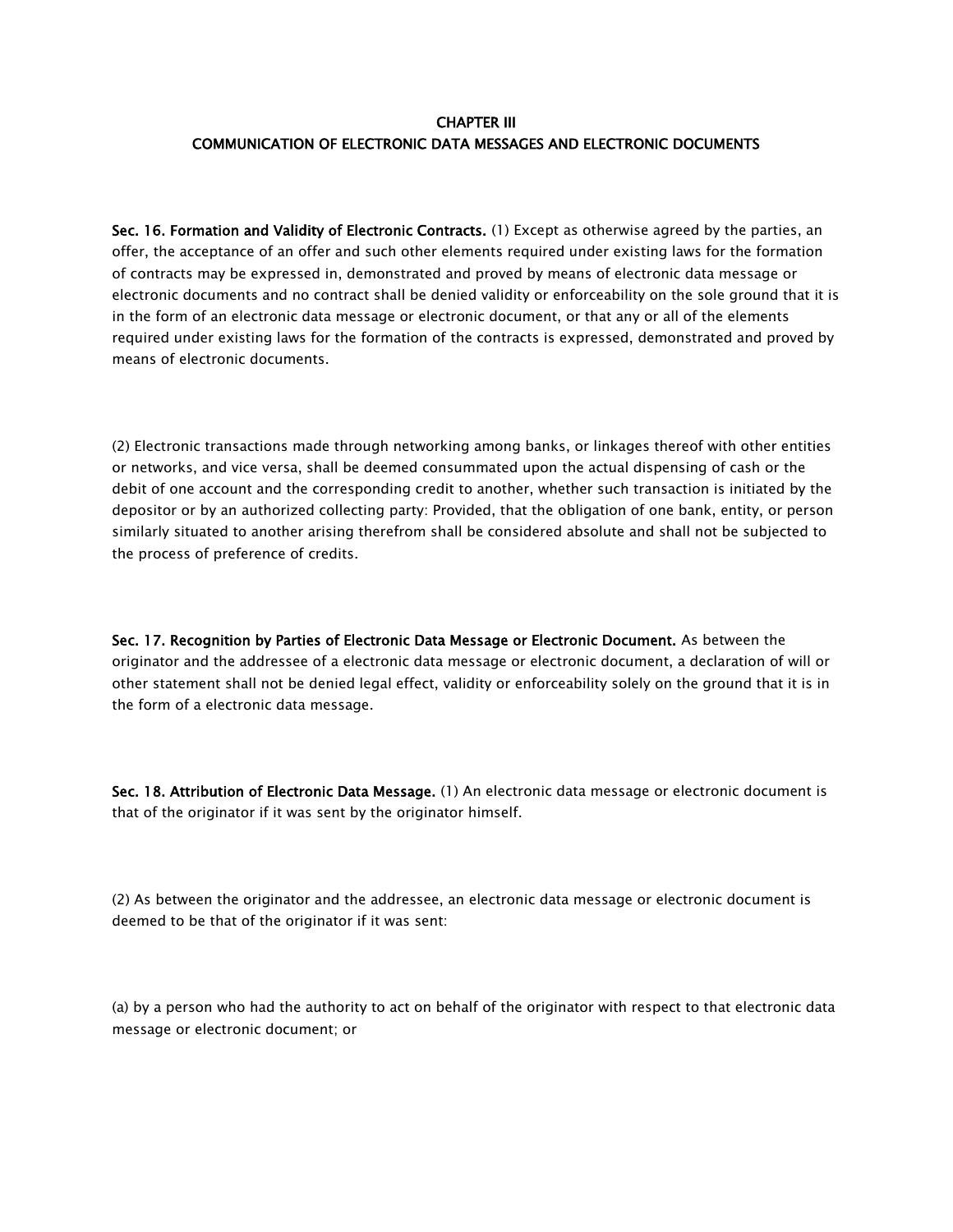(b) by an information system programmed by, or on behalf of the originator to operate automatically.

(3) As between the originator and the addressee, an addressee is entitled to regard an electronic data message or electronic document as being that of the originator, and to act on that assumption, if:

(a) in order to ascertain whether the electronic data message or electronic document was that of the originator, the addressee properly applied a procedure previously agreed to by the originator for that purpose; or

(b) the electronic data message or electronic document as received by the addressee resulted from the actions of a person whose relationship with the originator or with any agent of the originator enabled that person to gain access to a method used by the originator to identify electronic data messages as his own.

(4) Paragraph (3) does not apply:

(a) as of the time when the addressee has both received notice from the originator that the electronic data message or electronic document is not that of the originator, and has reasonable time to act accordingly; or

(b) in a case within paragraph (3) sub-paragraph (b), at any time when the addressee knew or should have known, had it exercised reasonable care or used any agreed procedure, that the electronic data message or electronic document was not that of the originator.

(5) Where an electronic data message or electronic document is that of the originator or is deemed to be that of the originator, or the addressee is entitled to act on that assumption, then, as between the originator and the addressee, the addressee is entitled to regard the electronic data message or electronic document as received as being what the originator intended to send, and to act on that assumption. The addressee is not so entitled when it knew or should have known, had it exercised reasonable care or used any agreed procedure, that the transmission resulted in any error in the electronic data message or electronic document as received.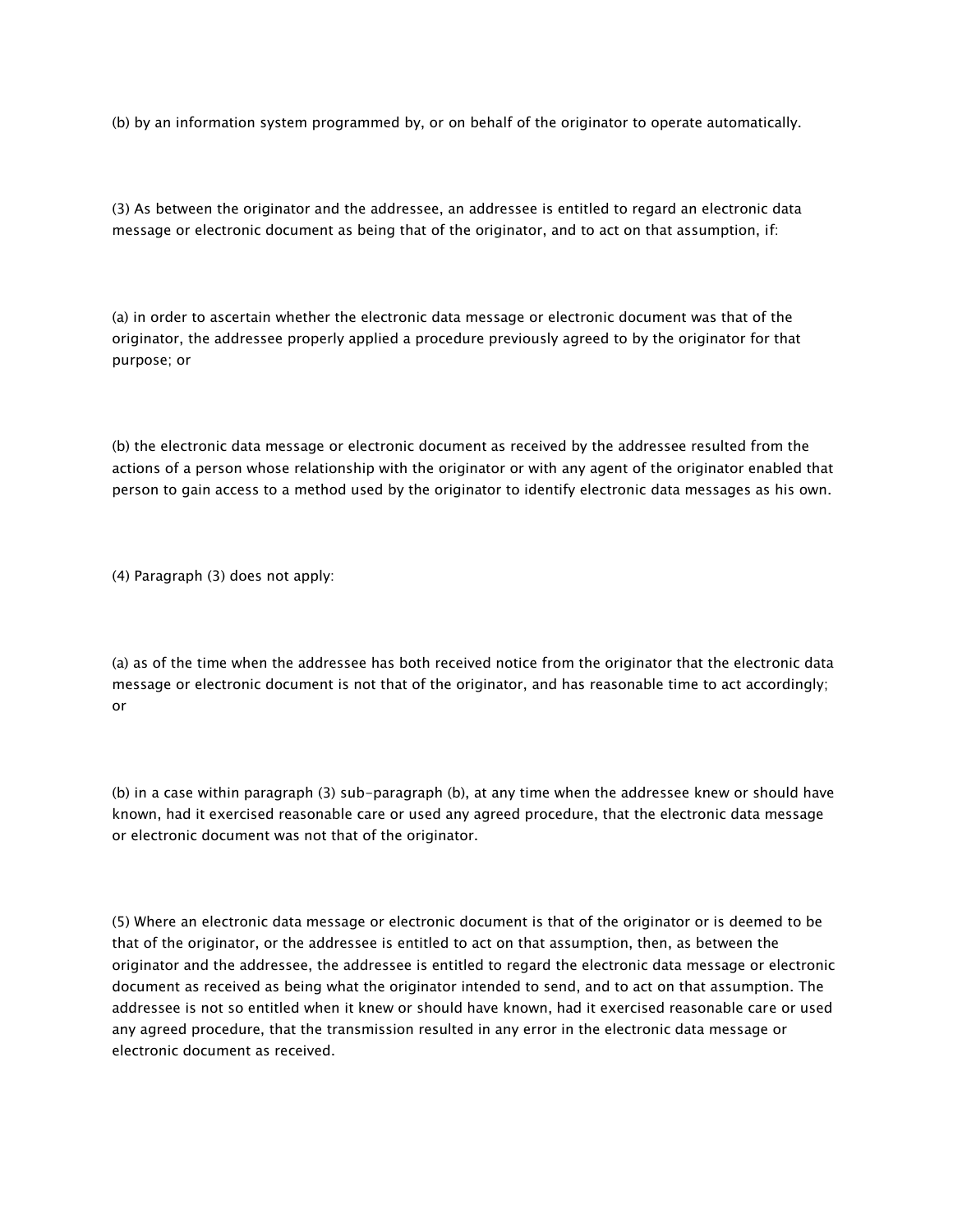(6) The addressee is entitled to regard each electronic data message or electronic document received as a separate electronic data message or electronic document and to act on that assumption, except to the extent that it duplicates another electronic data message or electronic document and the addressee knew or should have known, had it exercised reasonable care or used any agreed procedure, that the electronic data message or electronic document was a duplicate.

Sec. 19. Error on Electronic Data Message or Electronic Document. The addressee is entitled to regard the electronic data message or electronic document received as that which the originator intended to send, and to act on that assumption, unless the addressee knew or should have known, had the addressee exercised reasonable care or used the appropriate procedure.

(a) That the transmission resulted in any error therein or in the electronic document when the electronic data message or electronic document enters the designated information system, or

(b) That electronic data message or electronic document is sent to an information system which is not so designated by the addressee for the purpose.

## Sec. 20. Agreement on Acknowledgment of Receipt of Electronic Data Messages or Electronic Documents. The following rules shall apply where, on or before sending an electronic data message or electronic document, the originator and the addressee have agreed, or in that electronic document or electronic data message, the originator has requested, that receipt of the electronic document or electronic data message be acknowledged:

(a) Where the originator has not agreed with the addressee that the acknowledgment be given in a particular form or by a particular method, an acknowledgment may be given by or through any communication by the addressee, automated or otherwise, or any conduct of the addressee, sufficient to indicate to the originator that the electronic data message or electronic document has been received.

(b) Where the originator has stated that the effect or significance of the electronic data message or electronic document is conditional on receipt of the acknowledgment thereof, the electronic data message or electronic document is treated as though it has never been sent, until the acknowledgment is received.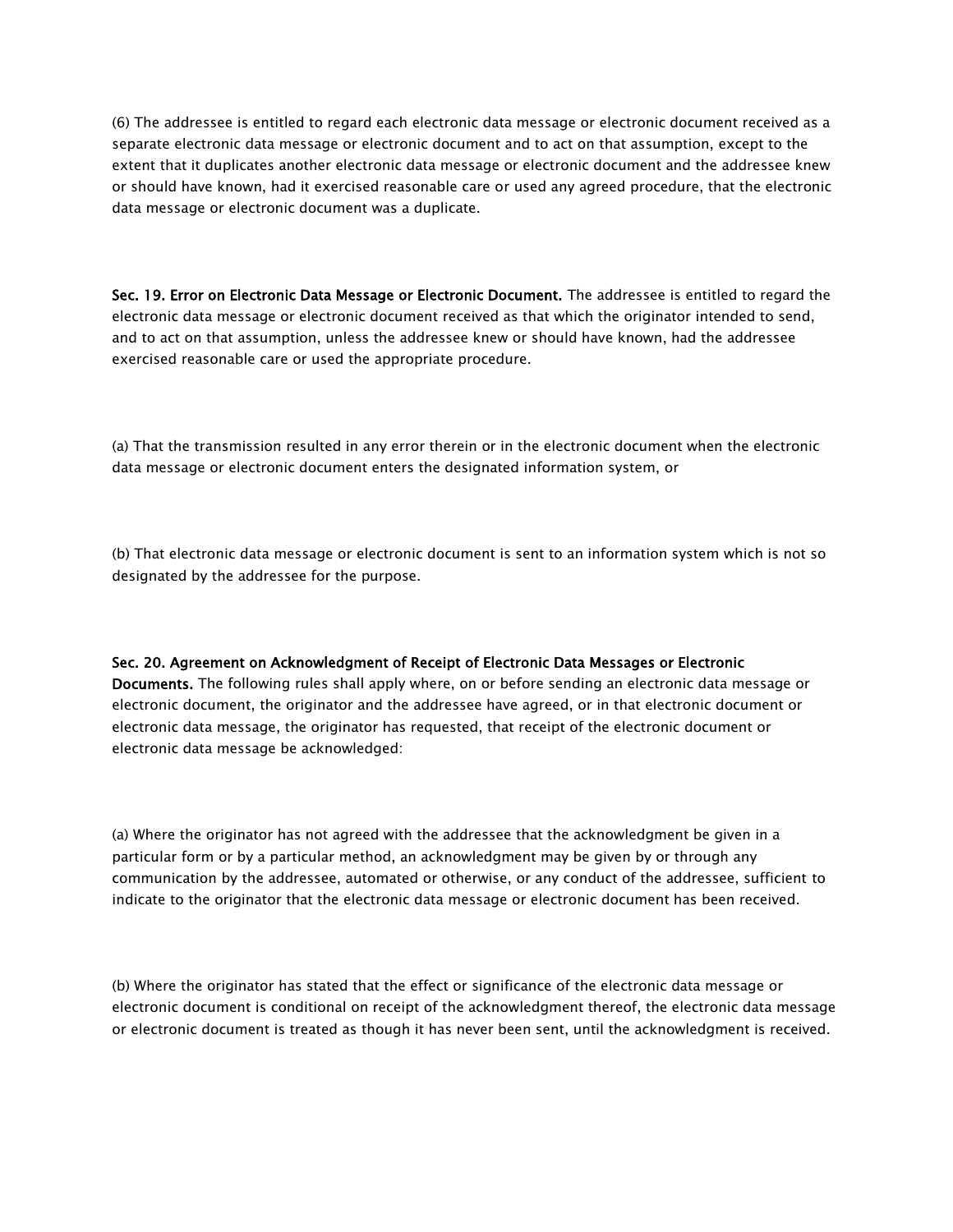(c) Where the originator has not stated that the effect or significance of the electronic data message or electronic document is conditional on receipt of the acknowledgment, and the acknowledgment has not been received by the originator within the time specified or agreed or, if no time has been specified or agreed, within a reasonable time, the originator may give notice to the addressee stating that no acknowledgment has been received and specifying a reasonable time by which the acknowledgment must be received; and if the acknowledgment is not received within the time specified in subparagraph (c), the originator may, upon notice to the addressee, treat the electronic document or electronic data message as though it had never been sent, or exercise any other rights it may have.

Sec. 21. Time of Dispatch of Electronic Data Messages or Electronic Documents. Unless otherwise agreed between the originator and the addressee, the dispatch of an electronic data message or electronic document occurs when it enters an information system outside the control of the originator or of the person who sent the electronic data message or electronic document on behalf of the originator.

Sec. 22. Time of Receipt of Electronic Data Messages or Electronic Documents. Unless otherwise agreed between the originator and the addressee, the time of receipt of an electronic data message or electronic document is as follows:

(a) If the addressee has designated an information system for the purpose of receiving electronic data message or electronic document, receipt occurs at the time when the electronic data message or electronic document enters the designated information system: Provided, however, that if the originator and the addressee are both participants in the designated information system, receipt occurs at the time when the electronic data message or electronic document is retrieved by the addressee.

(b) If the electronic data message or electronic document is sent to an information system of the addressee that is not the designated information system, receipt occurs at the time when the electronic data message or electronic document is retrieved by the addressee;

(c) If the addressee has not designated an information system, receipt occurs when the electronic data message or electronic document enters an information system of the addressee.

These rules apply notwithstanding that the place where the information system is located may be different from the place where the electronic data message or electronic document is deemed to be received.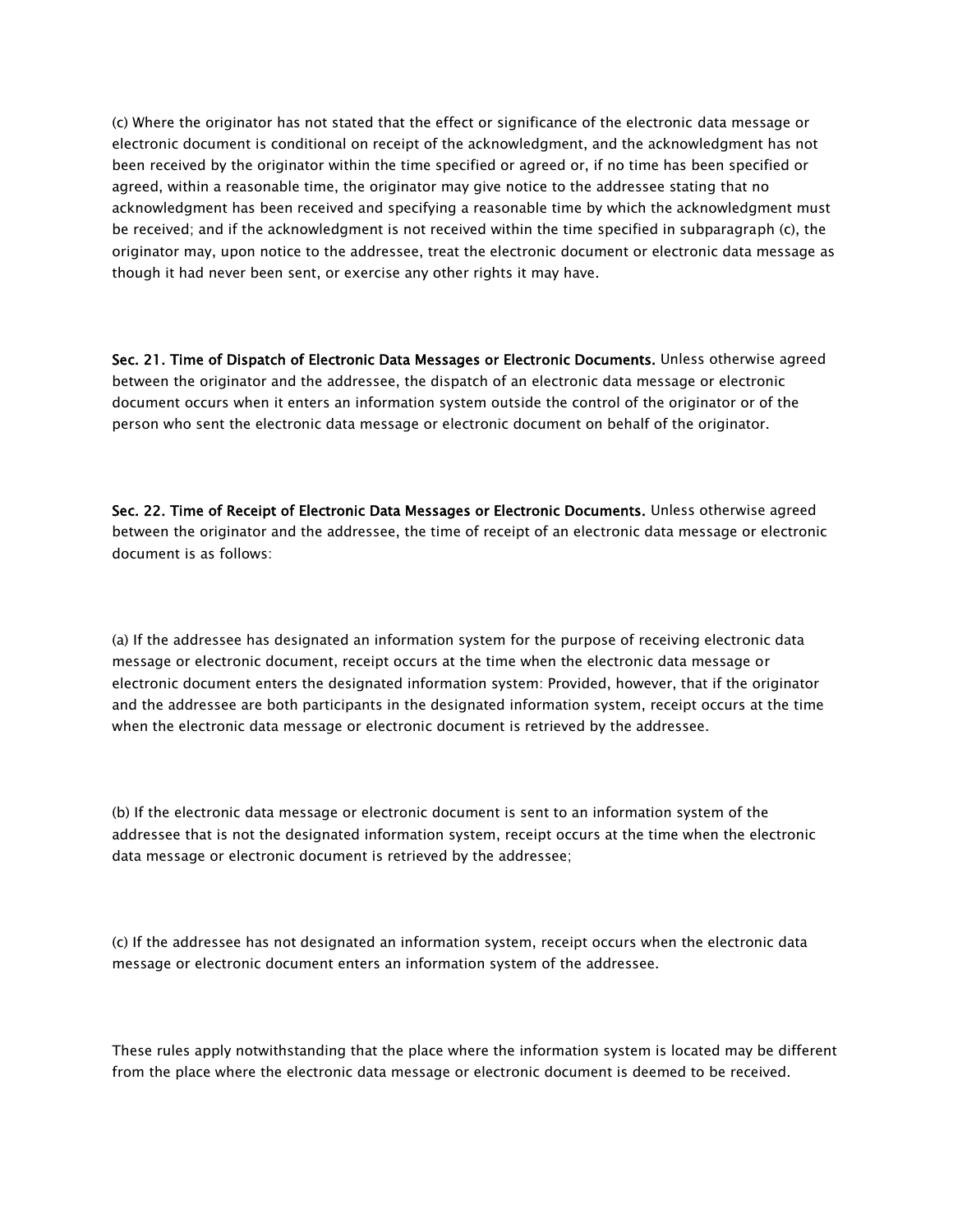Sec. 23. Place of Dispatch and Receipt of Electronic Data Messages or Electronic Documents.Â Unless otherwise agreed between the originator and the addressee, an electronic data message or electronic document is deemed to be dispatched at the place where the originator has its place of business and received at the place where the addressee has its place of business. This rule shall apply even if the originator or addressee had used a laptop or other portable device to transmit or receive his electronic data message or electronic document. This rule shall also apply to determine the tax situs of such transaction.

For the purpose hereof:

a) If the originator or the addressee has more than one place of business, the place of business is that which has the closest relationship to the underlying transaction or, where there is no underlying transaction, the principal place of business.

b) If the originator of the addressee does not have a place of business, reference is to be made to its habitual residence; or

c) The "usual place of residence" in relation to a body corporate, means the place where it is incorporated or otherwise legally constituted.

Sec. 24. Choice of Security Methods. $\hat{A}$  Subject to applicable laws and/or rules and guidelines promulgated by the Department of Trade and Industry with other appropriate government agencies, parties to any electronic transaction shall be free to determine the type and level of electronic data message and electronic document security needed, and to select and use or implement appropriate technological methods that suit their needs.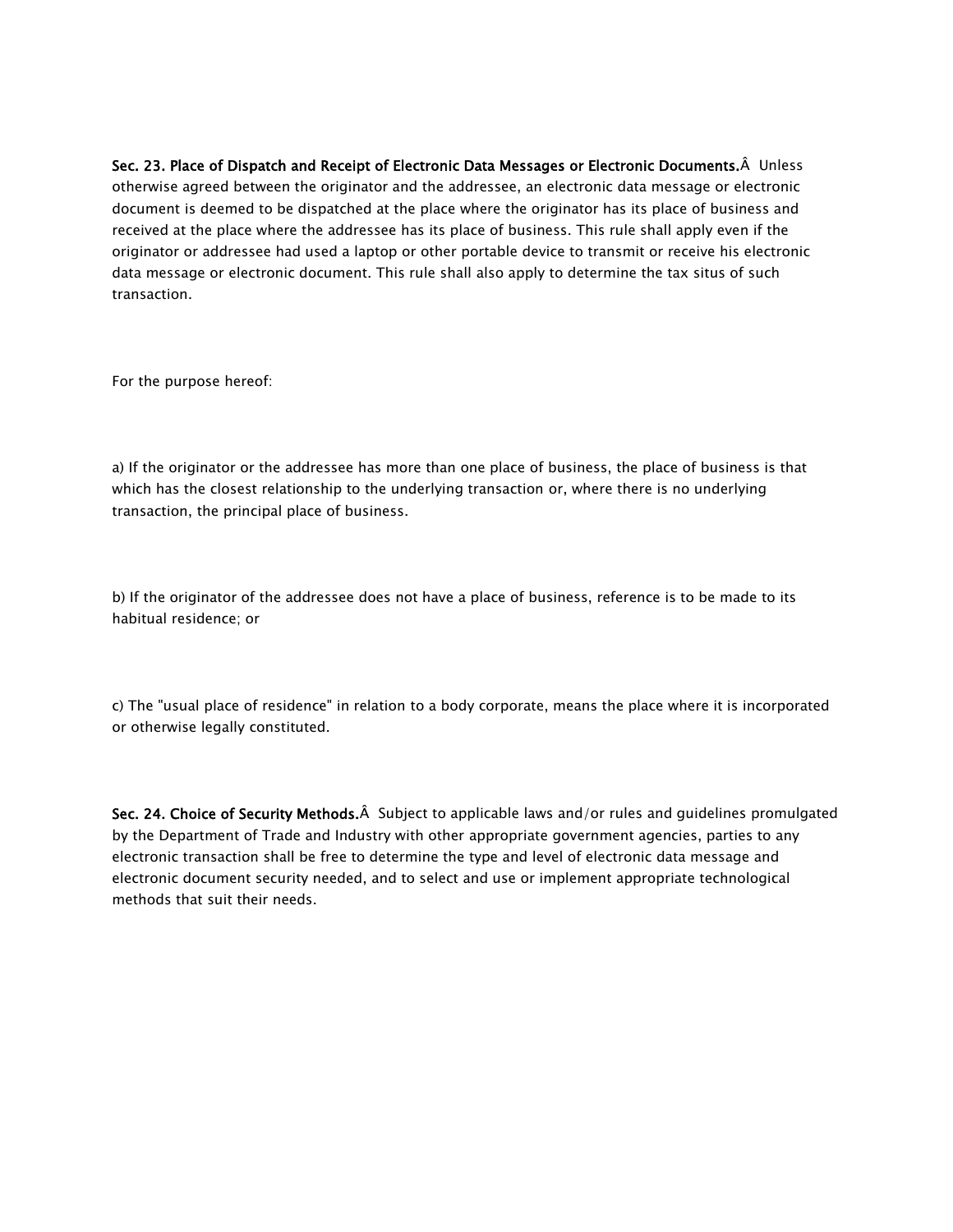#### PART III ELECTRONIC COMMERCE IN SPECIFIC AREAS

#### CHAPTER I. CARRIAGE OF GOODS

Sec. 25. Actions Related to Contracts of Carriage of Goods. Without derogating from the provisions of part two of this law, this chapter applies to any action in connection with, or in pursuance of, a contract of carriage of goods, including but not limited to:

(a)

(i) furnishing the marks, number, quantity or weight of goods;

(ii) stating or declaring the nature or value of goods;

(iii) issuing a receipt for goods;

(iv) confirming that goods have been loaded;

(b)

(i) notifying a person of terms and conditions of the contract;

(ii) giving instructions to a carrier;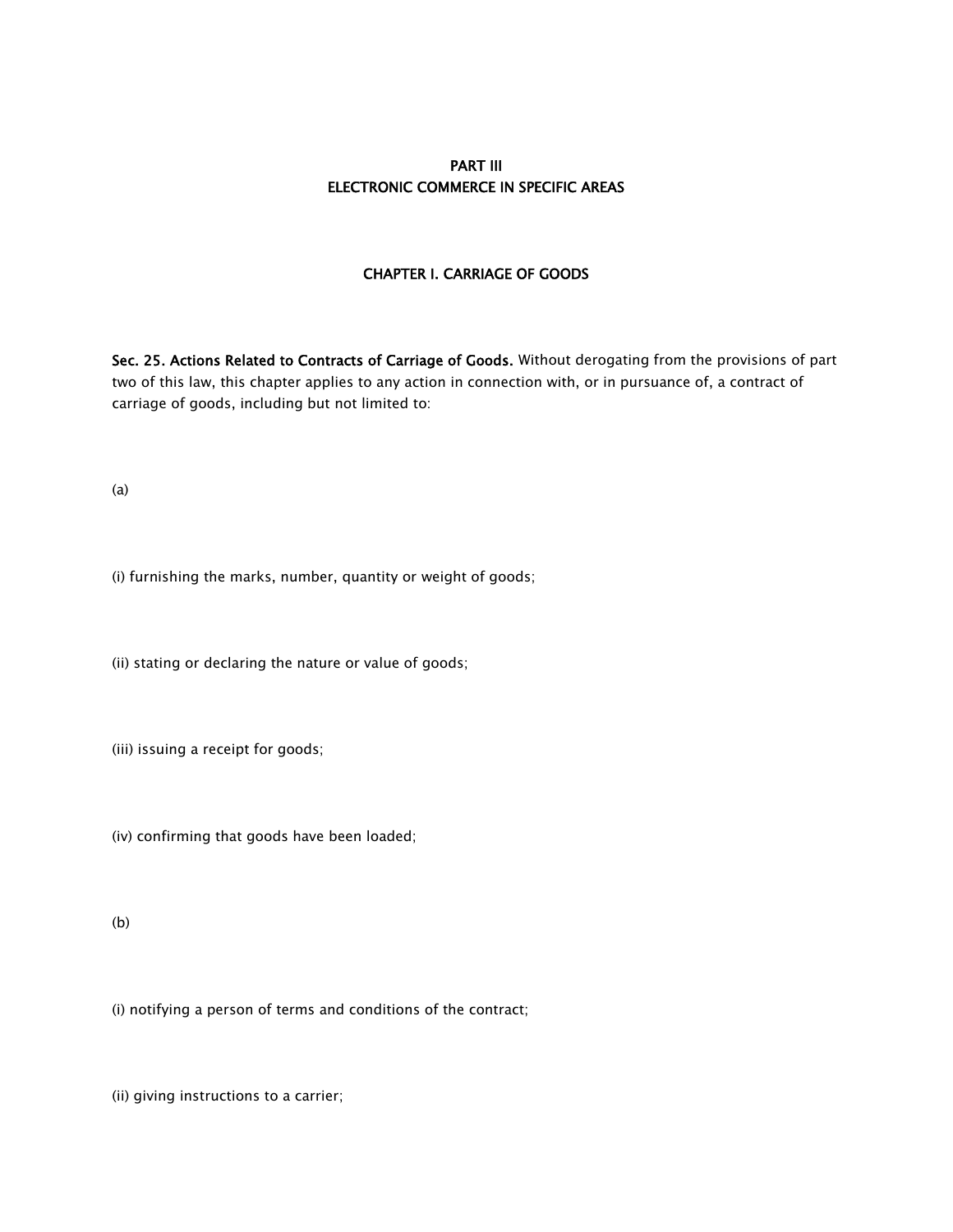(i) claiming delivery of goods;

(ii) authorizing release of goods;

(iii) giving notice of loss of, or damage to, goods;

(d) giving any other notice or statement in connection with the performance of the contract;

(e) undertaking to deliver goods to a named person or a person authorized to claim delivery;

(f) granting, acquiring, renouncing, surrendering, transferring or negotiating rights in goods;

(g) acquiring or transferring rights and obligations under the contract.

Sec. 26. Transport Documents. (1) Where the law requires that any action referred to contract of carriage of goods be carried out in writing or by using a paper document, that requirement is met if the action is carried out by using one or more data messages or electronic documents.

(2) Paragraph (1) applies whether the requirement therein is in the form of an obligation or whether the law simply provides consequences for failing either to carry out the action in writing or to use a paper document.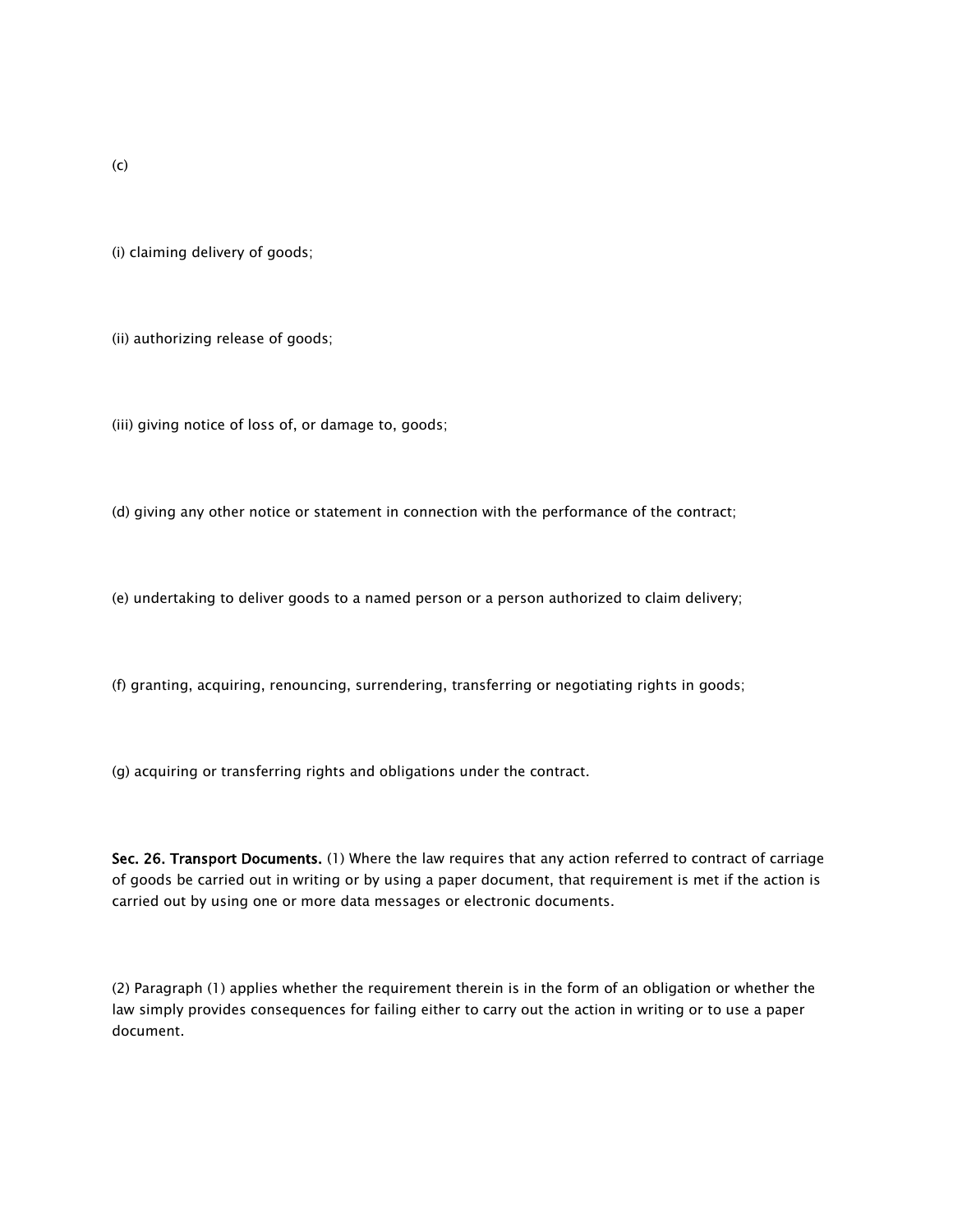(3) If a right is to be granted to, or an obligation is to be acquired by, one person and no other person, and if the law requires that, in order to effect this, the right or obligation must be conveyed to that person by the transfer, or use of, a paper document, that requirement is met if the right or obligation is conveyed by using one or more electronic data messages or electronic documents unique;

(4) For the purposes of paragraph (3), the standard of reliability required shall be assessed in the light of the purpose for which the right or obligation was conveyed and in the light of all the circumstances, including any relevant agreement.

(5) Where one or more data messages are used to effect any action in subparagraphs (f) and (g) of Section 25, no paper document used to effect any such action is valid unless the use of electronic data message or electronic document has been terminated and replaced by the use of paper documents. A paper document issued in these circumstances shall contain a statement of such termination. The replacement of electronic data messages or electronic documents by paper documents shall not affect the rights or obligations of the parties involved.

(6) If a rule of law is compulsorily applicable to a contract of carriage of goods which is in, or is evidenced by, a paper document, that rule shall not be inapplicable to such a contract of carriage of goods which is evidenced by one or more electronic data messages or electronic documents by reason of the fact that the contract is evidenced by such electronic data messages or electronic documents instead of by a paper document.

## PART IV **ELECTRONIC** TRANSACTIONS IN GOVERNMENT

#### Sec. 27. Government Use of Electronic Data Messages, Electronic Documents and Electronic

Signatures. Notwithstanding any law to the contrary, within two (2) years from the date of the effectivity of this Act, all departments, bureaus, offices and agencies of the government, as well as all governmentowned and-controlled corporations, that pursuant to law require or accept the filing of documents, require that documents be created, or retained and/or submitted, issue permits, licenses or certificates of registration or approval, or provide for the method and manner of payment or settlement of fees and other obligations to the government, shall :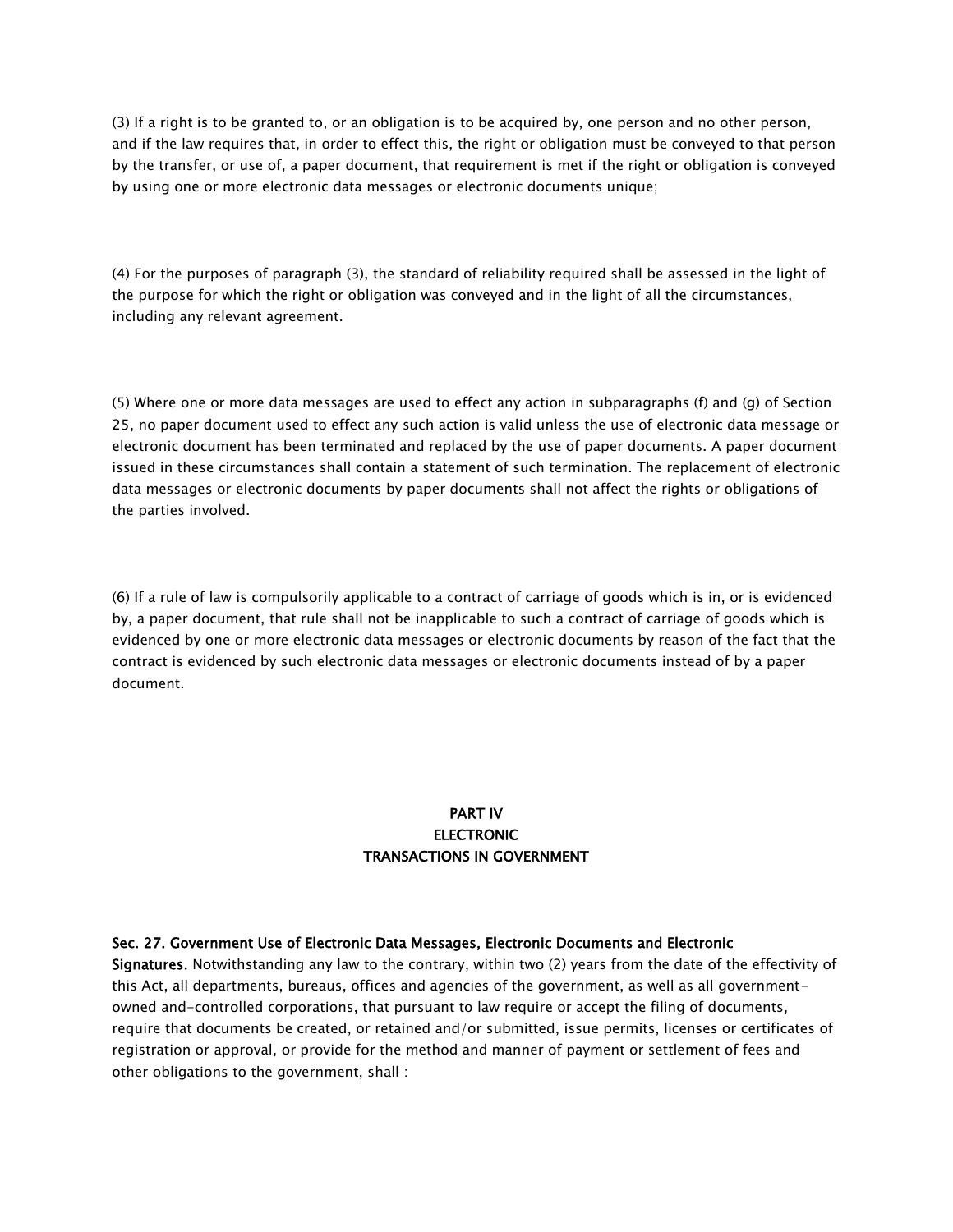(a) accept the creation, filing or retention of such documents in the form of electronic data messages or electronic documents;

(b) issue permits, licenses, or approval in the form of electronic data messages or electronic documents;

(c) require and/or accept payments, and issue receipts acknowledging such payments, through systems using electronic data messages or electronic documents; or

(d) transact the government business and/or perform governmental functions using electronic data messages or electronic documents, and for the purpose, are authorized to adopt and promulgate, after appropriate public hearing and with due publication in newspapers of general circulation, the appropriate rules, regulations, or guidelines, to, among others, specify:

(1) the manner and format in which such electronic data messages or electronic documents shall be filed, created, retained or issued;

(2) where and when such electronic data messages or electronic documents have to be signed, the use of a electronic signature, the type of electronic signature required;

(3) the format of an electronic data message or electronic document and the manner the electronic signature shall be affixed to the electronic data message or electronic document;

(4) the control processes and procedures as appropriate to ensure adequate integrity, security and confidentiality of electronic data messages or electronic documents or records or payments;

(5) other attributes required of electronic data messages or electronic documents or payments; and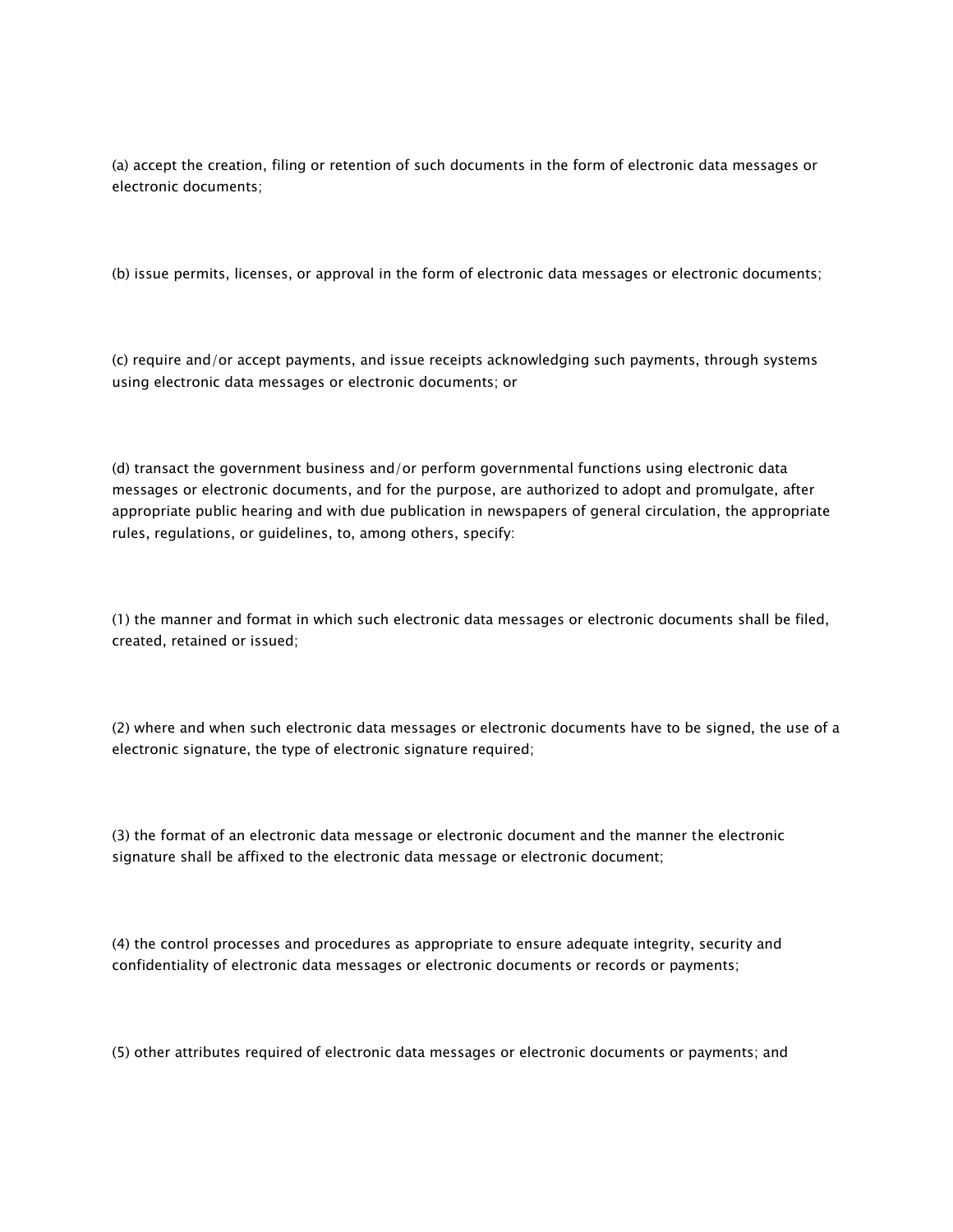(6) the full or limited use of the documents and papers for compliance with the government requirements: Provided, That this Act shall by itself mandate any department of the government, organ of state or statutory corporation to accept or issue any document in the form of electronic data messages or electronic documents upon the adoption, promulgation and publication of the appropriate rules, regulations, or guidelines.

Sec. 28. RPWEB To Promote the Use Of Electronic Documents and Electronic Data Messages In Government and to the General Public. Within two (2) years from the effectivity of this Act, there shall be installed an electronic online network in accordance with Administrative Order 332 and House of Representatives Resolution 890, otherwise known as RPWEB, to implement Part IV of this Act to facilitate the open, speedy and efficient electronic online transmission, conveyance and use of electronic data messages or electronic documents amongst all government departments, agencies, bureaus, offices down to the division level and to the regional and provincial offices as practicable as possible, government owned and controlled corporations, local government units, other public instrumentalities, universities, colleges and other schools, and universal access to the general public.

The RPWEB network shall serve as initial platform of the government information infrastructure (GII) to facilitate the electronic online transmission and conveyance of government services to evolve and improve by better technologies or kinds of electronic online wide area networks utilizing, but not limited to, fiber optic, satellite, wireless and other broadband telecommunication mediums or modes. To facilitate the rapid development of the GII, the Department of Transportation and Communications, National Telecommunications Commission and the National Computer Center are hereby directed to aggressively promote and implement a policy environment and regulatory or non-regulatory framework that shall lead to the substantial reduction of costs of including, but not limited to, lease lines, land, satellite and dial-up telephone access, cheap broadband and wireless accessibility by government departments, agencies, bureaus, offices, government owned and controlled corporations, local government units, other public instrumentalities and the general public, to include the establishment of a government website portal and a domestic internet exchange system to facilitate strategic access to government and amongst agencies thereof and the general public and for the speedier flow of locally generated internet traffic within the Philippines.

The physical infrastructure of cable and wireless systems for cable TV and broadcast excluding programming and content and the management thereof shall be considered as within the activity of telecommunications for the purpose of electronic commerce and to maximize the convergence of ICT in the installation of the GII.

Sec. 29. Authority of the Department of Trade and Industry and Participating Entities. The Department of Trade and Industry (DTI) shall direct and supervise the promotion and development of electronic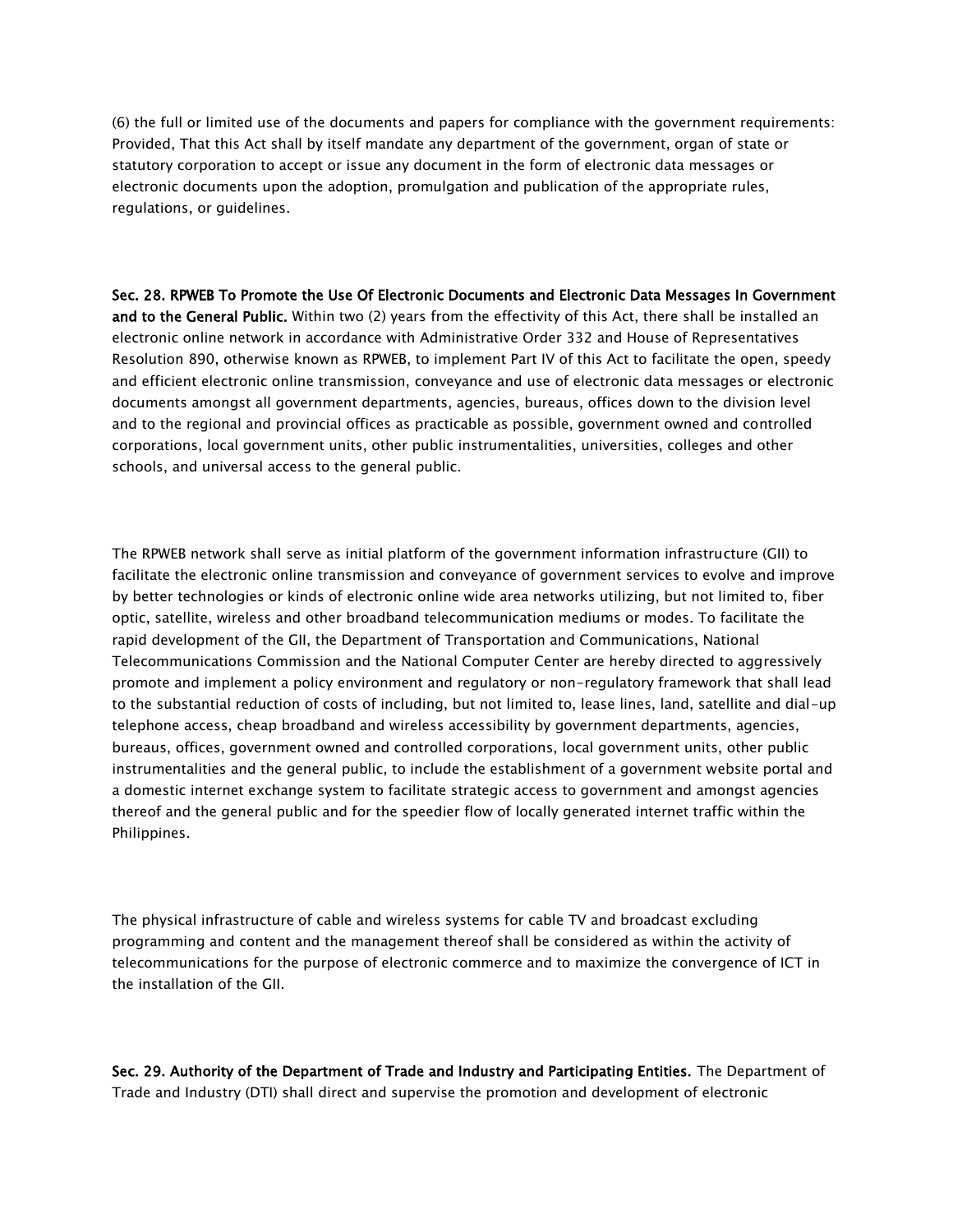commerce in the country with relevant government agencies, without prejudice to the provisions of Republic Act. 7653 (Charter of Bangko Sentral ng Pilipinas) and Republic Act No. 337 (General Banking Act), as amended.

Among others, the DTI is empowered to promulgate rules and regulations, as well as provide quality standards or issue certifications, as the case may be, and perform such other functions as may be necessary for the implementation of this Act in the area of electronic commerce to include, but shall not be limited to, the installation of an online public information and quality and price monitoring system for goods and services aimed in protecting the interests of the consuming public availing of the advantages of this Act.

# PART V FINAL PROVISIONS

Sec. 30. Extent of Liability of a Service Provider. Â Except as otherwise provided in this Section, no person or party shall be subject to any civil or criminal liability in respect of the electronic data message or electronic document for which the person or party acting as a service provider as defined in Section 5 merely provides access if such liability is founded on:

a) The obligations and liabilities of the parties under the electronic data message or electronic document;

b) The making, publication, dissemination or distribution of such material or any statement made in such material, including possible infringement of any right subsisting in or in relation to such material: Provided, That

i. The service provider does not have actual knowledge, or is not aware of the facts or circumstances from which it is apparent, that the making, publication, dissemination or distribution of such material is unlawful or infringes any rights subsisting in or in relation to such material;

ii. The service provider does not knowingly receive a financial benefit directly attributable to the unlawful or infringing activity; and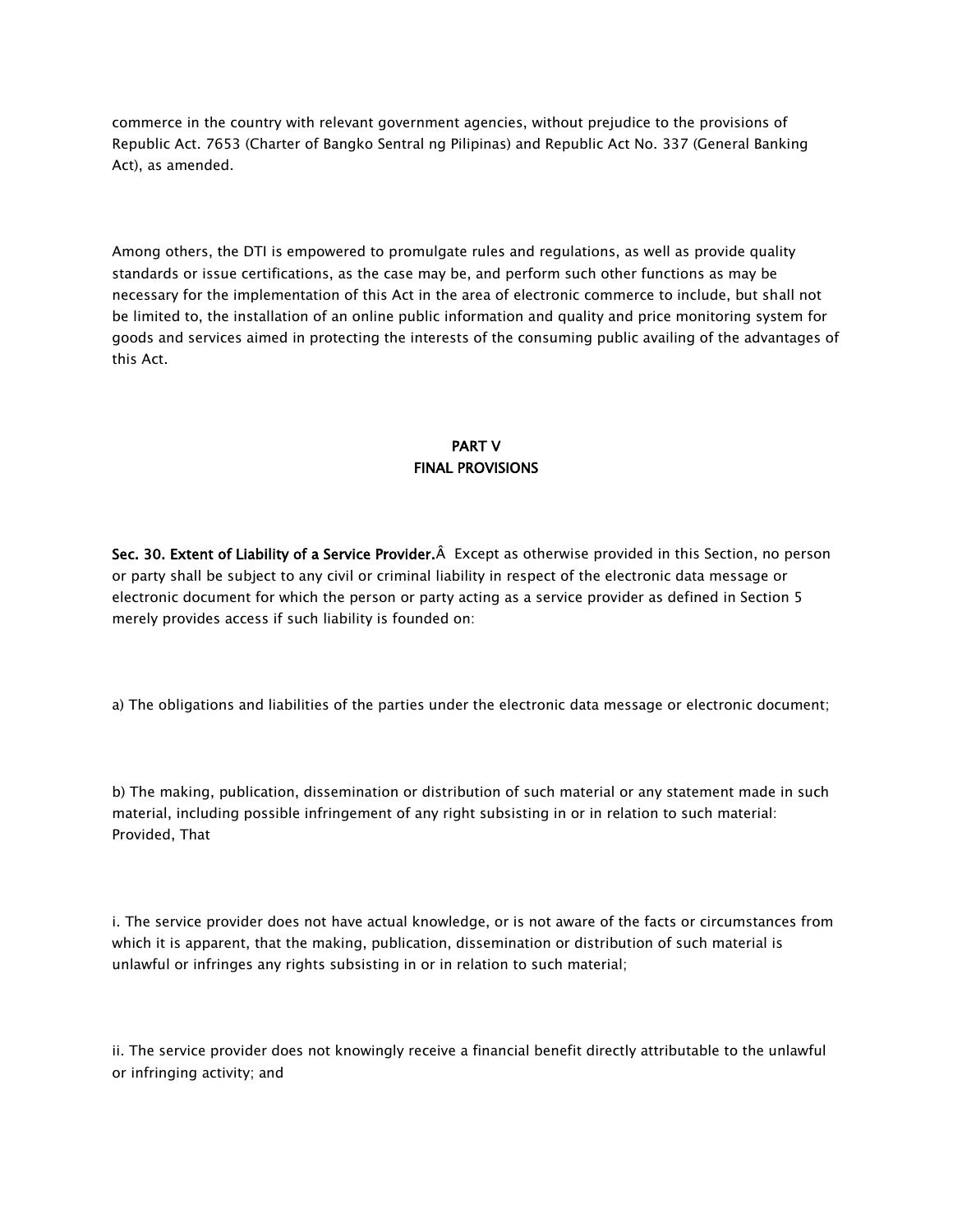iii. The service provider does not directly commit any infringement or other unlawful act and does not induce or cause another person or party to commit any infringement or other unlawful act and/or does not benefit financially from the infringing activity or unlawful act of another person or party: Provided, further, That nothing in this Section shall affect:

a) Any obligation founded on contract;

b) The obligation of a service provider as such under a licensing or other regulatory regime established under written law; or

c) Any obligation imposed under any written law;

d) The civil liability of any party to the extent that such liability forms the basis for injunctive relief issued by a court under any law requiring that the service provider take or refrain from actions necessary to remove, block or deny access to any material, or to preserve evidence of a violation of law.

Sec. 31. Lawful Access. Access to an electronic file, or an electronic signature of an electronic data message or electronic document shall only be authorized and enforced in favor of the individual or entity having a legal right to the possession or the use of the plaintext, electronic signature or file and solely for the authorized purposes. The electronic key for identity or integrity shall not be made available to any person or party without the consent of the individual or entity in lawful possession of that electronic key.

Sec. 32. Obligation of Confidentiality. Except for the purposes authorized under this Act, any person who obtained access to any electronic key, electronic data message, or electronic document, book, register, correspondence, information, or other material pursuant to any powers conferred under this Act, shall not convey to or share the same with any other person.

Sec. 33. Penalties. The following Acts shall be penalized by fine and/or imprisonment, as follows: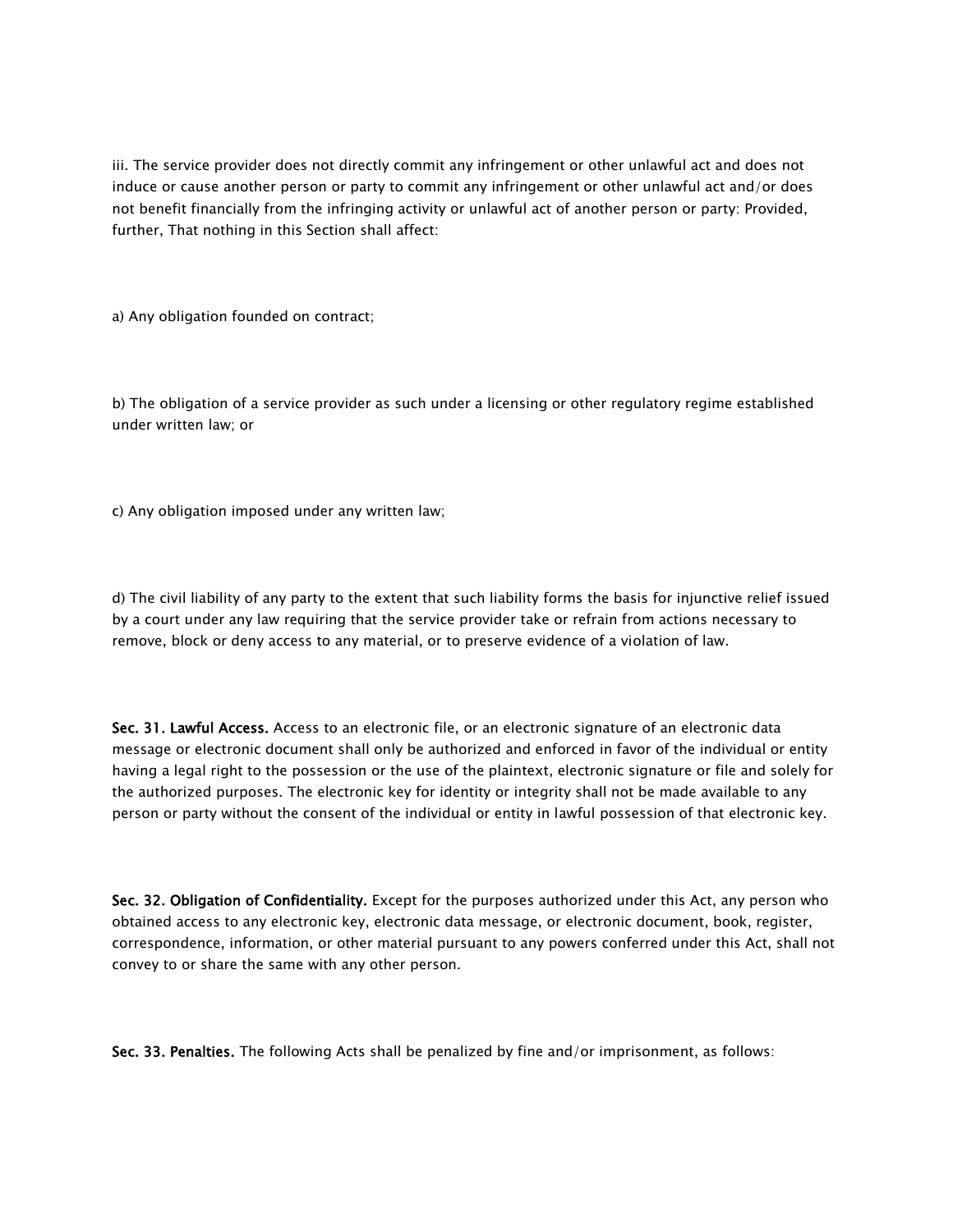a) Hacking or cracking which refers to unauthorized access into or interference in a computer system/server or information and communication system; or any access in order to corrupt, alter, steal, or destroy using a computer or other similar information and communication devices, without the knowledge and consent of the owner of the computer or information and communications system, including the introduction of computer viruses and the like, resulting in the corruption, destruction, alteration, theft or loss of electronic data messages or electronic document shall be punished by a minimum fine of one hundred thousand pesos (P100,000.00) and a maximum commensurate to the damage incurred and a mandatory imprisonment of six (6) months to three (3) years;

b) Piracy or the unauthorized copying, reproduction, dissemination, distribution, importation, use, removal, alteration, substitution, modification, storage, uploading, downloading, communication, making available to the public, or broadcasting of protected material, electronic signature or copyrighted works including legally protected sound recordings or phonograms or information material on protected works, through the use of telecommunication networks, such as, but not limited to, the internet, in a manner that infringes intellectual property rights shall be punished by a minimum fine of one hundred thousand pesos (P100,000.00) and a maximum commensurate to the damage incurred and a mandatory imprisonment of six (6) months to three (3) years;

c) Violations of the Consumer Act or Republic Act No. 7394 and other relevant or pertinent laws through transactions covered by or using electronic data messages or electronic documents, shall be penalized with the same penalties as provided in those laws; d) Other violations of the provisions of this Act, shall be penalized with a maximum penalty of one million pesos (P1,000,000.00) or six (6) years imprisonment.

Sec. 34. Implementing Rules and Regulations. The DTI, Department of Budget and Management and the Bangko Sentral ng Pilipinas are hereby empowered to enforce the provisions of this Act and issue implementing rules and regulations necessary, in coordination with the Department of Transportation and Communications, National Telecommunications Commission, National Computer Center, National Information Technology Council, Commission on Audit, other concerned agencies and the private sector, to implement this Act within sixty (60) days after its approval.

Failure to issue rules and regulations shall not in any manner affect the executory nature of the provisions of this Act.

Sec. 35. Oversight Committee. There shall be a Congressional Oversight Committee composed of the Committees on Trade and Industry/Commerce, Science and Technology, Finance and Appropriations of both the Senate and House of Representatives, which shall meet at least every quarter of the first two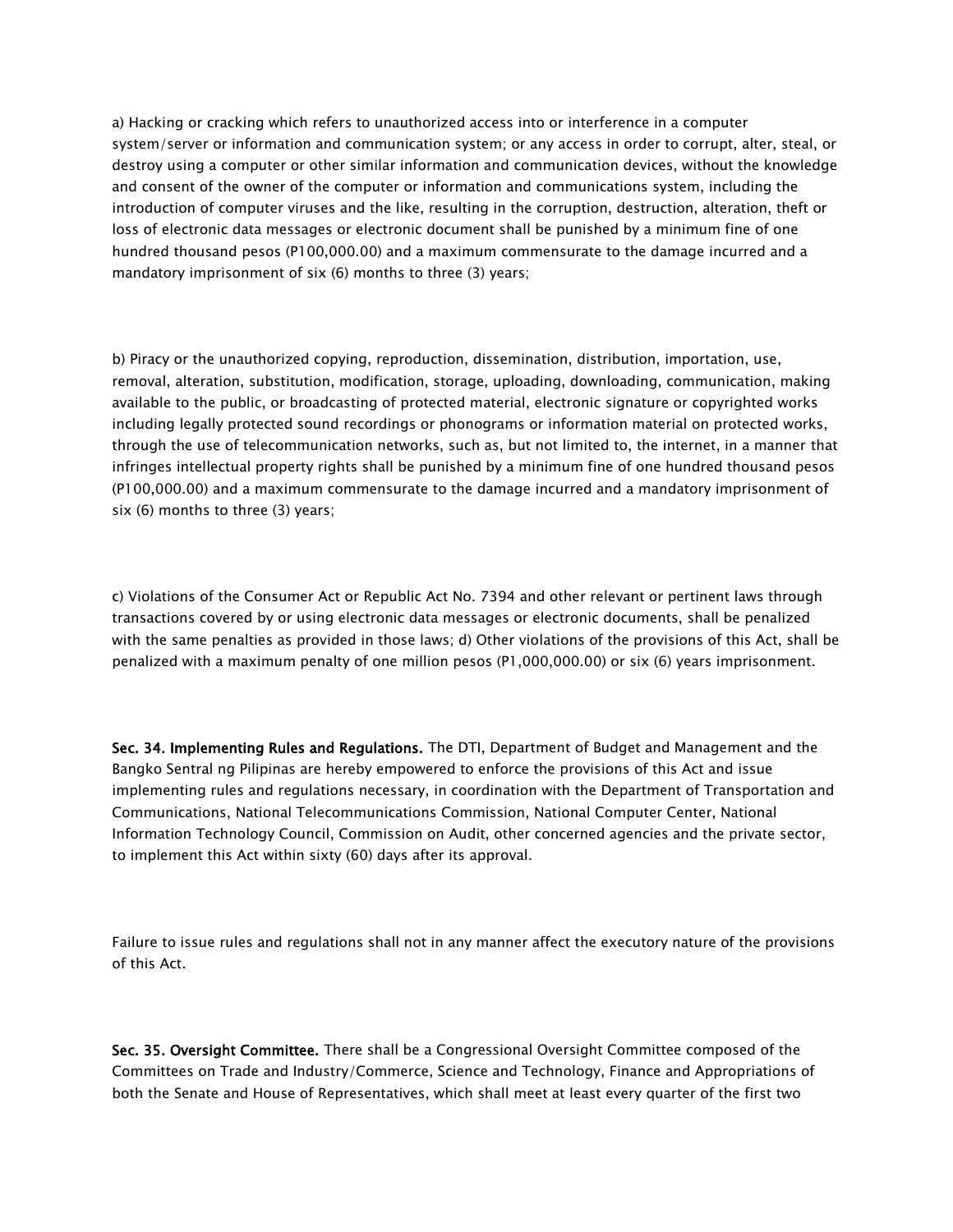years and every semester for the third year after the approval of this Act to oversee its implementation. The DTI, DBM, Bangko Sentral ng Pilipinas, and other government agencies as may be determined by the Congressional Committee shall provide a quarterly performance report of their actions taken in the implementation of this Act for the first three (3) years.

Sec. 36. Appropriations. The amount necessary to carry out the provisions of Secs. 27 and 28 of this Act shall be charged against any available funds and/or savings under the General Appropriations Act of 2000 in the first year of effectivity of this Act. Thereafter, the funds needed for the continued implementation shall be included in the annual General Appropriations Act.

Sec. 37. Statutory Interpretation. Unless otherwise expressly provided for, the interpretation of this Act shall give due regard to its international origin and the need to promote uniformity in its application and the observance of good faith in international trade relations. The generally accepted principles of international law and convention on electronic commerce shall likewise be considered.

Sec. 38. Variation by Agreement. As between parties involved in generating, sending, receiving, storing or otherwise processing electronic data message or electronic document, any provision of this Act may be varied by agreement between and among them.

Sec. 39. Reciprocity. All benefits, privileges, advantages or statutory rules established under this Act, including those involving practice of profession, shall be enjoyed only by parties whose country of origin grants the same benefits and privileges or advantages to Filipino citizens.

Sec. 40. Separability Clause. The provisions of this Act are hereby declared separable and in the event of any such provision is declared unconstitutional, the other provisions, which are not affected, shall remain in force and effect.

Sec. 41. Repealing Clause. All other laws, decrees, rules and regulations or parts thereof which are inconsistent with the provisions of this Act are hereby repealed, amended or modified accordingly.

Sec. 42. Effectivity. A This Act shall take effect immediately after its publication in the Official Gazette or in at least two (2) national newspapers of general circulation.